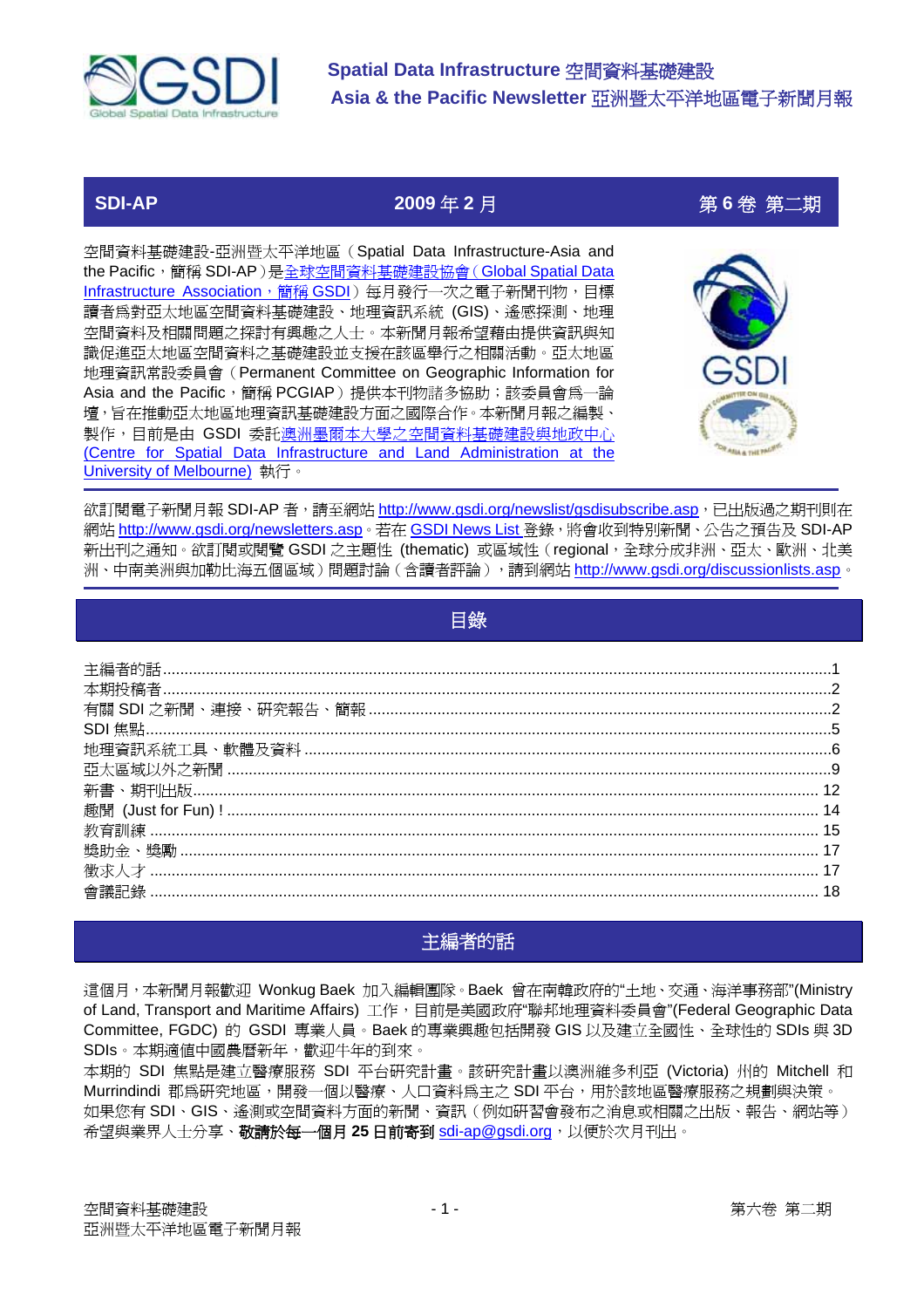

主編 Malcolom Park、Serryn Eagleson (郵件信箱 Editor.SDIAP@gmail.com), 均任職於澳洲墨爾本大學 (University of Melbourne) 空間資料基礎建設與地政中心 (Centre for Spatial Data Infrastructures and Land Administration) [http://www.geom.unimelb.edu.au/research/SDI\\_research/index.html](http://www.geom.unimelb.edu.au/research/SDI_research/index.html)

# 回到目錄

感謝以下個人、組織對本刊物本期的貢獻:Paul Box 提供新聞資料與建議;Kate Lance 提供新聞資料;台灣內 政部沈金祥、黃旭初共同譯成中文;GIS Development 與 Asia Surveying Mapping Magazine 的 Shivani Lal 提供 資料。

回到目錄

# 有關 **SDI** 之新聞、連接、研究報告、簡報

#### **ISO/TC 211** 第 **27** 次全會(**2008** 年 **12** 月 **4-5** 日於日本筑波舉行)之決議文 <http://www.isotc211.org/Resolutions/resolutn.htm#M27>

ISO/TC 211(國際標準化組織 International Organization for Standardization 所屬之 211 技術委員會)Techincal Committee 211 負責地理資訊與地理資訊科學)全員大會通過設立一個 SDI 工作小組之第 446 號決議文,內容包 括:

- ISO/TC 211 體認 SDI 標準之重要性,決定成立一個特別工作小組以籌辦一個研習會。
- ISO/TC 211 歡迎並接受沙鳥地阿拉伯提名之理事主席人選。
- ISO/TC 211 歡迎其它國家與會員之加入。
- ISO/TC 211 指示其秘書處在 2009 年元月 31 日止徵求提名人選以及確認已被提名者之資料。聯絡單位: henrytom@verizon.net, hans.knoop@gmx.de

第 28 次 ISO/TC 211 全員大會將於 2009 年 5 月 25-29 日在挪威 (Norway) 的 Molde 舉行。 <http://www.isotc211.org/calendar.htm>

**What message are we sending to senior level decision makers about the importance and value of Spatial Data Infrastructure - SDI - if we keep misrepresenting what SDI is or is all about?**(如果我們一直錯誤詮釋 **SDI**,則給予高層決策者有關 **SDI** 之重要性與價值的訊息會是什麼?)

這是本期 Geoconnexion 雜誌一篇發人深省的文章,作者是 Roger Langhorn。

# 印度之國家地理空間資料管理立法

印度"科學、技術、地球科學"部長 Kapil Sibal 在印度第 8 次全國 SDI 大會之開幕演講時指出,印度政府在制定 公、私機構共同使用地理空間資料的管理法規。"國家地理空間資料管理局法" (National Geospatial Data Regulatory Authority Bill) 即為法規之一,將在下次國會時提出,政府內閣可望在 2009年2月通過。

Sibal 部長以孟買恐怖攻擊事件為例強調地理空間技術對印度國家安全所扮演之重要角色。他指出,藉由 3D 的技 術才能掌握遭恐怖份子攻擊的 Taj 與 Trident 旅館內各房間的位置。Sibal 部長提及飛航的管制以及延誤發出起、降 許可,坦言官僚作業已阻礙技術的發展。他強調"我們必須除去落伍、不合時宜的想法,必須有前瞻性的作法而不 是墨守成規與被動反應。"

請參閱 "Cabinet Approval For National Geospatial Data Regulatory Authority Bill Likely By February 2009: Sibal" <[http://www.webnewswire.com/node/447495>](http://www.webnewswire.com/node/447495) 和 "Geospatial data regulatory Bill may be cleared by February" <[http://www.thehindubusinessline.com/2008/12/23/stories/2008122352000500.htm>](http://www.thehindubusinessline.com/2008/12/23/stories/2008122352000500.htm)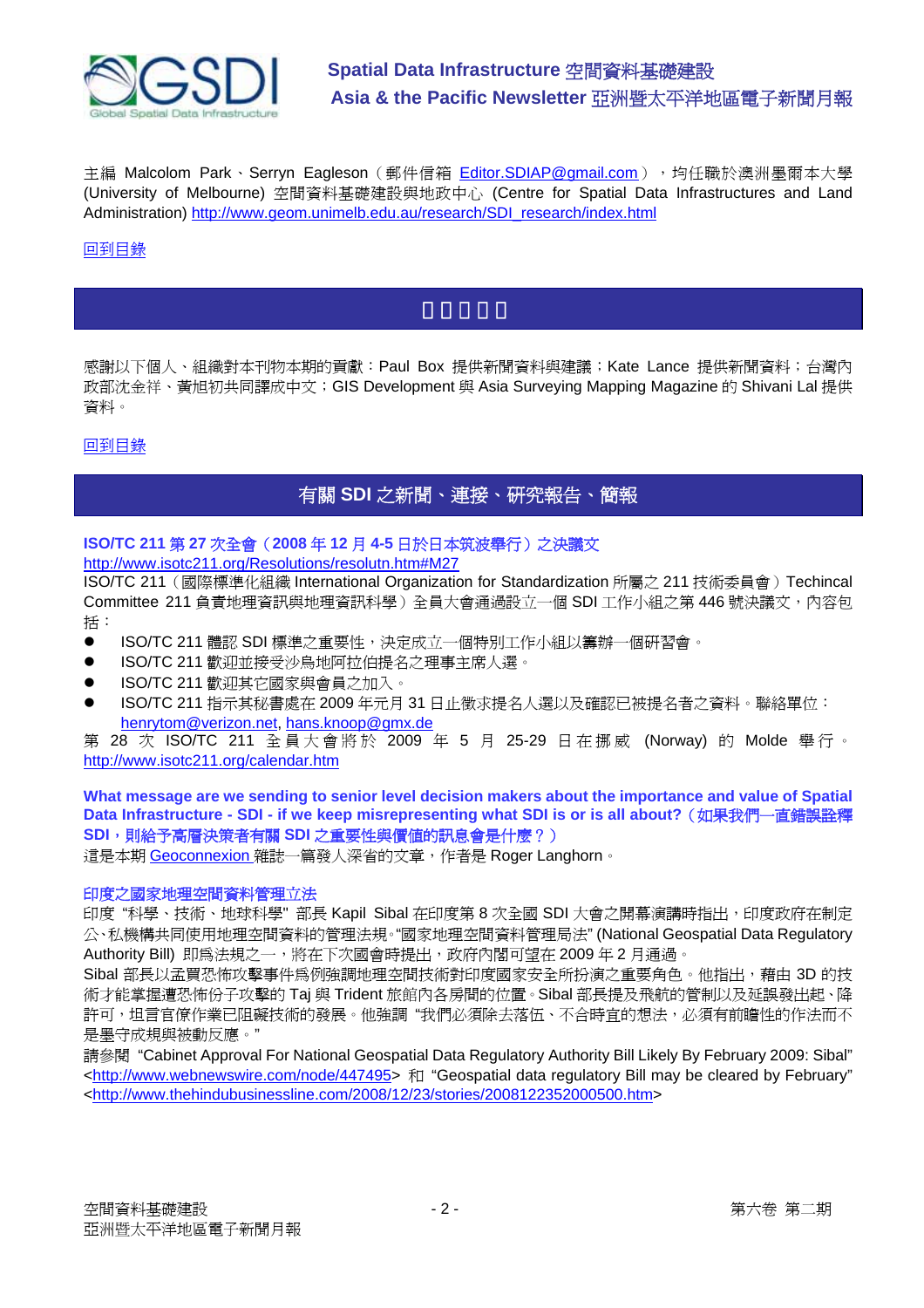

## 印度地理空間資訊產業的價值

印度一家地理空間資訊雜誌於 2008年4月發布調查數據,顯示印度的地理空間資訊產業之發展雖處於初期,卻是 潛力無窮。該產業 2006~2007 在印度國內市場(不計外銷)的產值達 68.3 億盧比(約 1.395 億美元),其中服 務類(無形的商品)佔 51%。印度"科學、技術、地球科學"部長 Kapil Sibal 受此鼓舞,宣布地理空間資訊產業 將比已快速成長的資訊技術 (IT) 產業與電信業表現 更亮麗 。(消息 來 源 : GIM International [http://www.gim-international.com/issues/articles/id1231-Indias\\_Leapfrog\\_Geospatial\\_Industry.html](http://www.gim-international.com/issues/articles/id1231-Indias_Leapfrog_Geospatial_Industry.html)) ISO/TC 211 標準推動研習會 (ISO/TC211 Standards in Action Workshop, 2008 年 12 月 3 日於日本筑波舉行) 之

簡報資料已線上提供: [http://www.isotc211.org/WorkshopTsukuba/Workshop-Tsukuba.htm](http://www.isotc211.org/WorkshopTsukuba/Workshop-Tsukuba.htm%EF%BC%8C%E5%8C%85%E6%8B%AC), 包括

- Present status of NSDI policy of Japan (80 MB)(日本全國性 SDI 政策之現況)-Shoichi Cki 先生 [http://www.isotc211.org/WorkshopTsukuba/Presentations/Shoichi\\_Oki.ppt](http://www.isotc211.org/WorkshopTsukuba/Presentations/Shoichi_Oki.ppt)
- Japan vision for geospatial information service innovation and demand for standardization (日本對於地理 空間資訊服務創新與標準化需求的看法)-Ryosuke Shibasaki 教授 [http://www.isotc211.org/WorkshopTsukuba/Presentations/Ryosuke\\_Shibasaki/Ryosuke\\_Shibasaki.pdf](http://www.isotc211.org/WorkshopTsukuba/Presentations/Ryosuke_Shibasaki/Ryosuke_Shibasaki.pdf)
- Russian version of the ISO/TC 211 multi-lingual glossary of terms (ISO/TC 211 多語文術與詞彙之俄文版) -Aleksandrov, Maksimova, and Yakovleva [http://www.isotc211.org/WorkshopTsukuba/Presentations/Raisa\\_Yakovleva.pdf](http://www.isotc211.org/WorkshopTsukuba/Presentations/Raisa_Yakovleva.pdf)
- Considering standards for specifications of Global Map (version 2)(考慮世界地圖規格之標準,第二版)-Kajikawa, Nagayama

[http://www.isotc211.org/WorkshopTsukuba/Presentations/Shozo\\_Kajikawa.pdf](http://www.isotc211.org/WorkshopTsukuba/Presentations/Shozo_Kajikawa.pdf)

- Standardization of Location Data Representation in Robotics Mr. Shuichi Nishio (區位資料自動化表達之標準化)-Shuichi Nishio 先生
- Advisory Group on Outreach: Programme of Work (推廣顧問組:工作計畫) -Henry Tom 先生

(消息來源:Kate Lance)

# 加薩 **(Gaza)** 地圖製作

當以色列與巴勒斯坦在加薩地區之對峙持續惡化,地面之人道援救單位與人員正需要能夠顯 示危機實況的地圖。OpenStreetMap (OSM) 是針對此一需要的製圖計畫之一,已著手利用 GPS(衛星定位系統)裝置、航空攝影與其它免費的圖資來源製作免費、可編輯的地圖。 OSM 正運用 Wiki(維基)徵求加薩的街道名稱、景觀特徵等資料,以補強其地圖的幾何資 料,凡對加薩熟悉或知道熟悉加薩之人、單位者,請與 OSM 連繫。



聯合國所屬的一些機構也提供加薩的資料,例如 UNOCHA(United Nations Office for the Coordination of Humanitarian Affairs, 聯合國人道事務協調處) Occupied Palestinian

Territory (被佔領之巴勒斯坦領土)已製作該地區人道情況之報告,並附加概況地圖。另外, UNOSAT (United Nations Institute for Training and Research-Operational Satelle Applications Programme, 聯合國教育訓練與研 究所-衛星應用執行計畫)已製作加薩實況地圖,顯示以色列軍與哈瑪斯 (Hamas) 武裝部隊之攻擊地點、狀況 (2008 年 12 月 25 日至 2009 年元月 5 日期間),並持續更新資料。

紐約時報 (New York Times) 也繪製-張地圖,資料包括以色列軍隊與哈瑪斯最近攻擊之時間序列。(消息來源: <http://www.alertnet.org> 和 GIS Development

[http://www.gisdevelopment.net/news/viewn.asp?id=GIS:N\\_bfmdlruein](http://www.gisdevelopment.net/news/viewn.asp?id=GIS:N_bfmdlruein))

# 亞太區衛星資料用於防災之進展

日本的 "宇宙航空研究開發機構" (Japan Aerospace Exploration Agency) 與聯合國的 "亞太區經濟與社會委員會" (United Nations Economic and Social Commission for Asia and the Pacific) 計書進行合作,以推動運用衛星遙測 資料與相關服務降低亞太區域之災害風險。此二機構於 2008 年 12 月 12 日在越南下龍灣舉行之 "亞太區域太空機 構論壇" (Asia-Pacific Regional Space Agency Forum) 第 15 次會議時簽署合作備忘錄, 雙方將擴大既有之合作, 推動運用衛星資料與技術服務-例如衛星影像、遙測、衛星通信-減少亞太區域災害發生之風險與協助災害發生後 之處理。(消息來源:Geoconnexion

[http://www.geoconnexion.com/geo\\_news\\_article/Space-based-data-to-reduce-disaster-risk-in-Asia/4965](http://www.geoconnexion.com/geo_news_article/Space-based-data-to-reduce-disaster-risk-in-Asia/4965))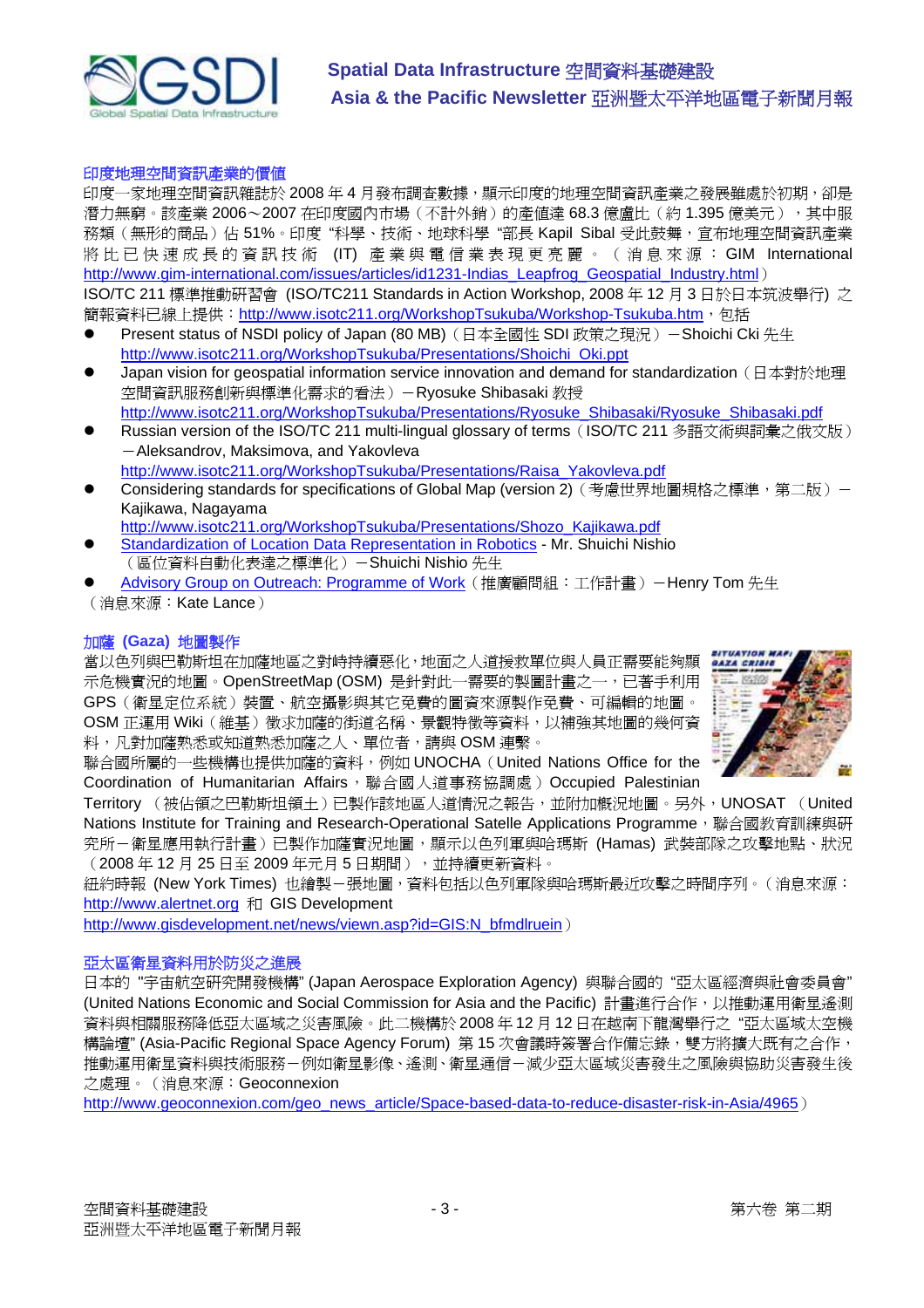

# **On-Farm Profitability of Remote Sensing in Agriculture**(遙測之農業應用對農人之利益)

此為"地球陸地觀察期刊" (Journal of Terrestrial Observation) 第一卷 (Vol.1) 第一期 (No.1) 第 6 篇文章, 由 Frank Tenkorang and James Lowenberg-DeBoer 所撰, 參見 <http://docs.lib.purdue.edu/jto/vol1/iss1/art6>

遙測之農業應用(例如引道施肥、農藥使用)的技術資料已很普遍,但對從事農業者之實質利益卻缺乏具體資料。 該篇文章廣泛蒐集有關遙測之農業應用所產生的經濟熱之資 料,整理成摘要。

該文整理數百篇遙測之農業應用的報告,但只有數篇有估算所產生的經濟效,而且有些只提經濟效的——數字,卻 未詳細說明估計的方法。從報告內容以及未提估方法所估算的數字遠大於有說明估計方法所估算之數字,可推測前 者是經濟激的毛額估計,尚未扣除相關的成本。對 12 篇報告的預算方法採用統一標準並利用報告中產量與投入 成本之變化(應用遙測與未應用之間)數據,可估算遙測應用之經濟效潛 力為平均每公項農田經營利潤增加 31.74 美元。鑑於絕大多數報告的利潤估計僅根據一個農作物生長季,估計遙測之農業應用的經濟靈在方法上必須改 善,包括:詳細說明估計方法所依據的預算設定條件 (budget assumptions);同一農田多年的資料建檔;研究同 一遙測技術在不同的環境情況之應用結果。

#### 澳洲評估亞太區域災害風險

加強研究突然爆發之天然災害的頻率、地點、規模有助於澳洲政府與 AusAID (澳洲政府援助外國之執行單位)規 劃、準備災害發生時之應變措施(例如透過策略性緊急供應系統)。鑑於天然災害之衝擊。澳洲政府於 2007 年決 定強化其 AusAID 夥伴國家的人道援救及其整備度、能力。在此一決策下,澳洲政府研究機構的"天然災害影響計 畫" (Natural Hazard Impacts Project)為 AusAID 廣泛評估亞太區域發生天然災害之風險。評估、涵蓋地震、火山 爆發、海嘯、颱風、洪水、山崩、野火,澳洲政府並列出其認為應特別注意的國家。(消息來源:Kate Lance & GeoScience, Australia [http://www.ga.gov.au/image\\_cache/GA11300.pdf](http://www.ga.gov.au/image_cache/GA11300.pdf))

## 馬爾地夫全國地理資訊系統 **(Maldives National Geographic Information System)**

根據一則最近的顧問服務布告(現已撤除),馬爾地夫共和國(位於印度西南方印度洋上)獲得世界銀行 (World Bank) 所屬之"國際開發協會" (International Development Association, IDA, 專門對全球最貧窮國家提供長期、 零利率貸款)提供一筆指定用於"馬爾地夫環境管理計畫" (Maldives Environmental Management Project)之信用貸 款,規劃運用合約許可的金額之一部分委託一家 GIS 顧問公司開發一套馬爾地夫的全國地理資訊系統 (Maldives NGIS)。該顧問公司將在該國空間資訊規劃部門主管或其指定代理人的監督下,單獨負責開發:

- 一個通盤性的"全國性策略 GIS 架構"(National Strategic GIS Framework) 由(i)"全國性策略 GIS 架構"之標 準、資料規格等文件以及(ii)一份"系統設計報告" (System Design Report)組成;
- 一個"執行計書" (Implementation Plan),說明5年內使"全國性策略 GIS 架構"上線運作之具體的行動、流程 細節。

<http://www.dgmarket.com/eproc/np-notice.do?noticeId=3367249> <http://web.worldbank.org/external/projects/main?pagePK=64312881&piPK=64302848&theSitePK=40941&Proje> ctid=P108078

#### 中國版的 **Google Earth**、**Google Maps**

中國在最近舉行的全國各地測繪局主管參加之大會上宣布,國土資源部的國家測繪局已著手建立一個服務平台以提 供全國性地理資訊讓大眾使用。這代表中國傳統的地理資訊供應方式之重大改革。該平台完成後,全盤性的線上地 理資訊—類似 Google Earth 與 Google Maps 服務—將公開供各界使用。(消息來源: <http://english.people.com.cn> 和 GIS News

http://www.gisdevelopment.net/news/viewn.asp?id=GIS:N\_ywgokbsfdi&Ezine=jan1909&section=News)

#### 中國將在 **2015** 年前佈建成自主的全球衛星導航系統

中國正在建立自己的"全球衛星導航系統" (global satellite navigation system), 即"北斗二號"(譯者註:北斗一號於 2000-2003年佈建,僅涵蓋中國,北斗二號由 30 多顆衛星組成,可涵蓋全球), 並規劃在 2015 年前完成整個系 統。北斗二號可做軍、民兩種應用,等於可以武裝中國的飛機與衛星。根據中國航太科技集團公司宇航的部長趙小 津,北斗二號計畫將在 2009 年與 2010 年共發射 10 顆導航衛星。(消息來源:The Hindu News Update Service <http://www.hindu.com>)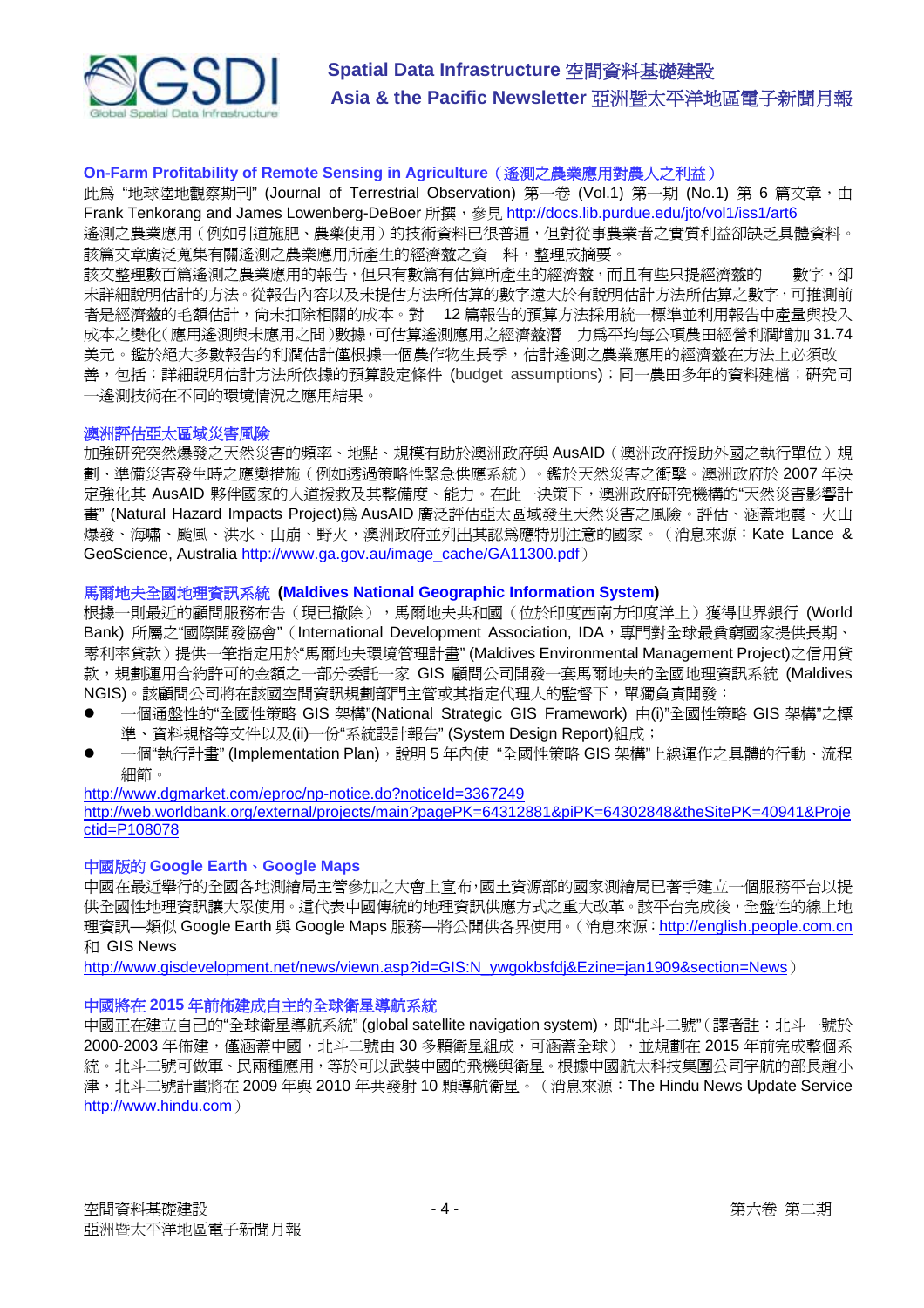

# 第 **4** 次 **gvSIG** 國際會議資料

2008 年 12 月 3~5 日在西班牙舉行之"第 4 次 gvSIG 國際會議"上提供出的簡報、海報、論文等資料已在線上提供 (譯者註:gvSIG 為地理資訊管理之軟體工具):

[1[\]http://www.jornadasgvsig.gva.es/ingl/ponencias/](http://www.jornadasgvsig.gva.es/ingl/ponencias/)

[2[\]http://www.gvsig.gva.es/index.php?id=2062&L=0&K=1&A=&L=2](http://www.gvsig.gva.es/index.php?id=2062&L=0&K=1&A=&L=2)

[3[\]http://www.gvsig.gva.es/index.php?id=2075&L=2](http://www.gvsig.gva.es/index.php?id=2075&L=2)

[4] <http://www.gvsig.gva.es/index.php?id=2097&L=0&K=1&L=2>

# 美國國家航空及太空總署 **(NASA)** 有關 **2009** 年,非洲南部日、月蝕資料之連結

<http://eclipse.gsfc.nasa.gov/OH/OH2009.html>>  $<$ <http://www.astronomy2009.org.za/moonshadow>> (資料來源:Kate Lance)

**What are some of the ways that geospatial technology helps assess and mitigate risk?**  (運用地理空間技術評估、減少災害風險的方式是什麼?)

此為利於 Vector1 雜誌之文章,作者為 Matt Ball。

<http://www.vector1media.com/dialogue/perspectives/what-are-some-of-the-ways-that-geospatial-technology-hel> ps-assess-and-mitigate-risk?/

## 回到目錄

# **SDI** 焦點

# 本電子新聞月報編輯部竭誠邀請投稿,供未來各期的 SDI 焦點報導。

研究計畫:澳洲維多利亞州 (Victoria) Mitchell 與 Murrindindi 郡 (shires) 之空間資訊醫療服務平台

公共衛生專業人員希望在大眾健康問題尚未形成時即能預測,並事先在適當的時間、地點佈署醫療資源。鑑於此一 需求逐漸增強,澳洲墨爾本大學 (University of Melbourne) 及其 "空間資訊基礎建設暨土地行政中心" (Centre for Spatial Data Infrastructures and Land Administration) 的跨領域研究小組與 Lower Hume Prime Care Partnership (LHPCP,為義工性質的地方醫療服務組織,其服務地區包括 Mitchell 與 Murrindindi 兩個郡)合作淮行一個研究 計畫(即本期主題,見上述),針對 Mitchell 與 Murrindindi 兩郡之行政區建立一個以醫療服務爲目的之空間資訊 平台(圖 1)。

該研究計畫之構想的緣起是,LHPCP 想在 Seymour 鎮(譯者註:一個郡內有數個鎮)設立一個 "醫療責任區" (health precinct), 雖然知道該鎮所在之區域有很多醫療機構,卻不清楚這些機構的地點與醫療服務之類別。LHPCP 也知 道該區域內的護理單位、醫院、政府機構、相關的衛生專業人事已蒐集各地資料並建檔。這些資料包括人口特徵、 醫院位置以及殘障、婦幼、牙科、心智與精神等醫療服務。



**Figure 1: Study Area**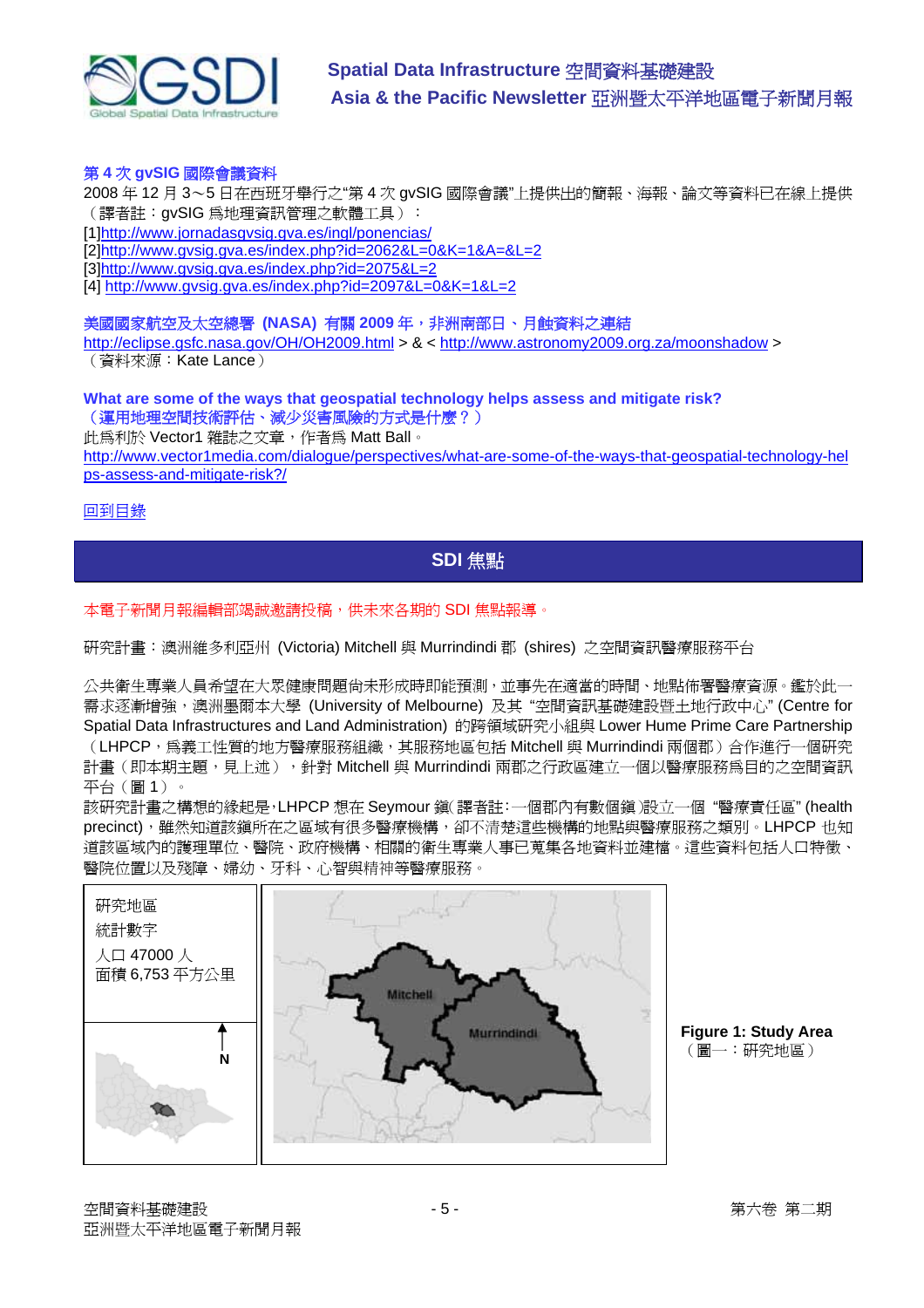

為確實瞭解該區域醫療服務工作人員的需要,該研究計畫訪談 LHPCP 的會員,包括 Seymour 醫院、Kilmore 醫 院 、Mitchell 社區衛生所、Mitchell 郡 、Murrindindi 郡,也向維多利亞州政府"衛生、社區、居住服務 廳"(Department of Human Services) 與墨爾本大學"農村衛生系" (Department of Rural Health) 的代表諮詢。

該研究計畫建立的空間資訊醫療服務平台即整合 Mitchell 郡與 Murrindindi 郡與醫療有關的所有資料:公共衛生、 醫院、人口與經濟特徵之普查與空間分布、衛生方面之指標、交通系統、地理界線、環境特徵等。此一平台將可清 楚顯示那些醫療服務得以在該兩郡提供以及那些無法提供,因此可作為多種應用的參考工具,這些應用包括:

- z 在該區域(即該兩個郡)推動地方性服務
- 研究人口各階層(依年齡、所得等區分)獲得醫療服務之狀況
- 繪製疾病特徵地圖以提高醫療服務目標
- z 預測服務需求
- 分析目前服務或相關計書之執行爨
- 設計不同的醫療服務計畫然後依據人口、發展的不同預測測試各計畫版本
- z 研究提供醫療服務的障礙
- 讓社區居民可以知道將在該地區提供之服務

為支援該平台,該研究計畫採用 SDI 之概念作為下列兩項工作之機制:

(1)管理醫療服務、執行中之發展計畫所蒐集之龐大資料,此一管理必須有效率且有眾; (2)與醫療服務有關的機 構交換資料資源。

該研究計畫的進一步資訊可洽其網站:www.sli.unimelb.edu.au/SDIResearch/LHPCP 但網站旨在提供該研究計畫的執行進展,並未提供機密資料。

# 回到目錄

# 地理資訊系統工具、軟體及資料

#### 中國將繪製 **3D** 長城地圖

中國新華社報導,中國國土資源部國家測繪局將製作長城殘存部分的 3D 數位地圖供線上閱覽。國家測繪局表示, 穿越 9 個省、市、自治區的長城各段之航空攝影製圖即將完成,其資料將供製作該 3D 數位版地圖。(消息來源: China View News [http://news.xinhuanet.com/english/2009-01/15/content\\_10662715.htm](http://news.xinhuanet.com/english/2009-01/15/content_10662715.htm) and GIS News [http://www.gisdevelopment.net/news/viewn.asp?id=GIS:N\\_arvomjhedk&Ezine=jan1909&section=News](http://www.gisdevelopment.net/news/viewn.asp?id=GIS:N_arvomjhedk&Ezine=jan1909§ion=News))

# 西澳大利亞之 **Landgate** 推出碳會計工具

澳洲西澳大利亞州"土地資訊局"(Land Information Authority,通稱為 Landgate)正開發初版的線上"碳會 計"(Carbon Accounting) 軟體工具,該軟體將用於森林地區碳吸收之記帳。(消息來源: [http://www.geoconnexion.com/geo\\_news\\_article/Landgate-innovative-tools-for-carbon-accounting-/4766](http://www.geoconnexion.com/geo_news_article/Landgate-innovative-tools-for-carbon-accounting-/4766))

#### **OGC** 將進行試驗計畫

開放式地理空間資訊組織 (Open Geospatial Consortium, OGC) 正徵求政府機構、產 業界、學術界的研究人員參與一項試驗計畫,以檢驗 OGC Sensor Web Enablement (OGC 開發之感測網軟體開發工具)標準與 OGC Web Services(OGC 開發之網路服 務軟體)標準之適用性與功能表現,目的是提供公開使用、管理的各類型感測器。有意



參加者請在 2009年元月 14 日前提交建議書予 OGC。OGC 將在 2009年6月 17 日前完成技術布署,然後展開兩 週之示範操作展示。(消息來源:<http://www.gcn.com> 和 *GIS Development*

[http://www.gisdevelopment.net/news/viewn.asp?id=GIS:N\\_ligzcmwsyv&Ezine=jan0509&section=News](http://www.gisdevelopment.net/news/viewn.asp?id=GIS:N_ligzcmwsyv&Ezine=jan0509§ion=News))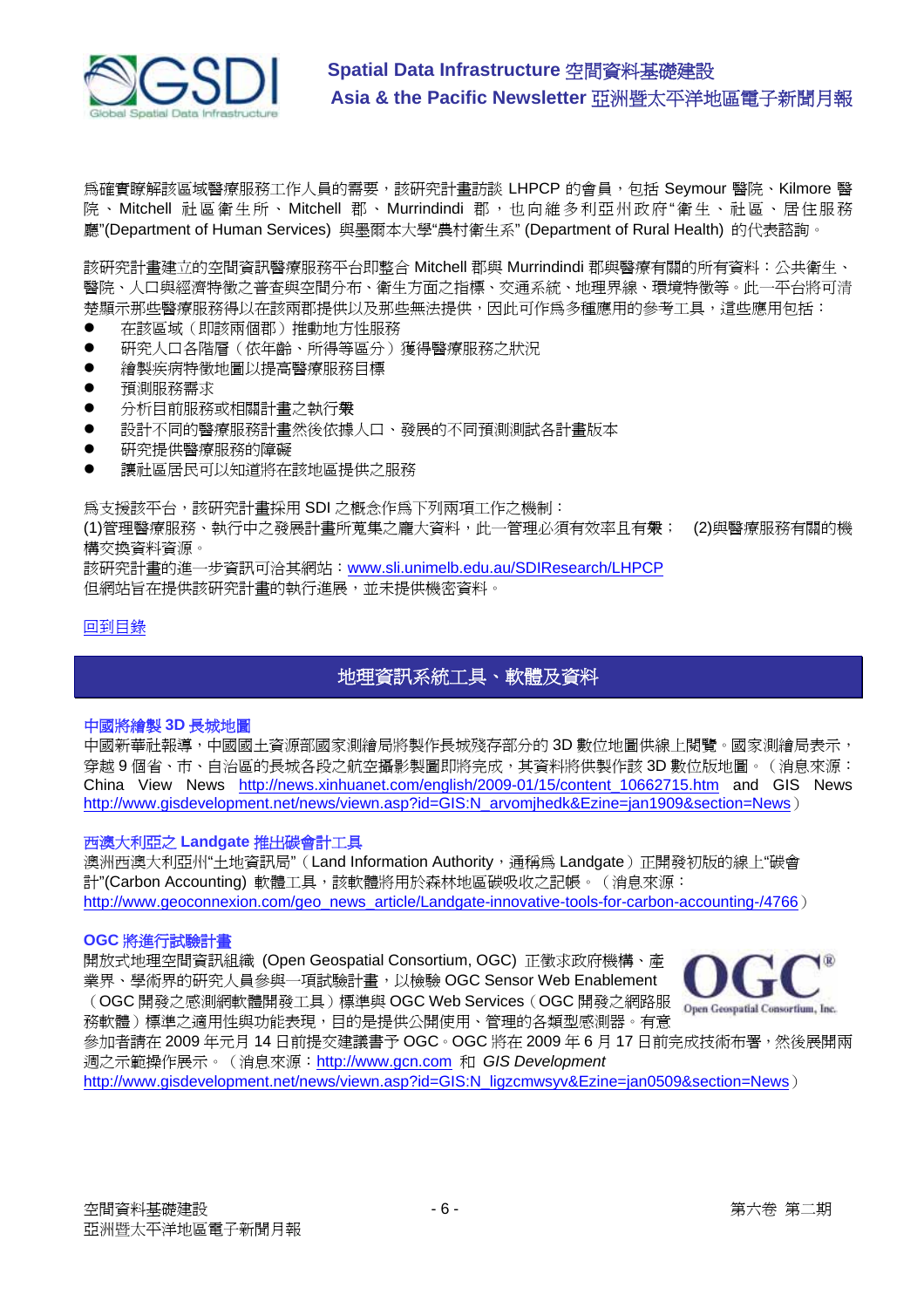

#### 日本用衛星觀測地球之溫室氣體排放

日本已設計、製造"溫室氣體觀測衛星" (The Greenhouse Gases Observing Satellite), 用以從太空觀測地球表面 之溫室氣體排放,希望觀測資料有處於對抗全球暖化。(消息來源:Telegraph, (UK) <http://www.telegraph.co.uk/earth/environment/globalwarming/4110714/Satellite-will-show-how-the-earth-breathe> s.html)

# 澳洲利用地表反射數據分析其地表覆蓋之變化

澳洲國家研究機構 Geoscience Australia 目前利用地球觀測衛星蒐集澳洲大陸的環境資訊,這些遙測衛星包括美 國的 Lansat、日本的 "陸城觀測技術衛星" (Advanced Land Observing Satellites)、印度的 Resourcesat-1。 Geoscience 過去 30 年一直蒐集與澳洲陸域環境有關的衛星影像,這些遙測資料已用於數個全國性的環境研究計 書, 包括聯邦政府"氣候變遷部" (Department of Climate Change) 的"全國碳會計系統" (the National Carbon Accounting System) 以及昆士蘭 (Queensland) 州政府 "自然與水資源廳" (Department of Natural Resources and Water) 進行的 "全州地表覆蓋與樹之研究" (Statewide Landcover and Trees Study)。

Geoscience Australia 從外國衛星直接接收衛星的遙測資料 (raw telemetry data),然後將所有資料儲存於電腦 中,然後只對需要使用的影像資料處理。由於大氣的影響與太陽照射的角度不同,不同時間的影像資料經處理後 還是不能直接做比較(以分析此段時間內標的物之變化)。Geoscience Australia 所處理的衛星影像可滿足一般研 究人員、專家的需要,但面對政府部門的需求,有必要再作進一步的處理,亦即必須以一個單一的衡量標準 (a single calibrated measure) 量度過去 30 年期間 (衛星影像資料的時間期) 地球表面的反射比 (reflectance)。

其進一步的處理法先將衛星影像轉化成地表反射比數值,然後分析不同時間的反射比數值之變化,導出很多具有意 義的 "生物物理參數" (biophysical parameters) 或水、植生等地表覆蓋特徵。這些參數、覆蓋特徵均為統計量 (statistics), 代表某一期間地表覆蓄變化的型熊或地表景觀之生物物理變遷 (biophysical dynamics), 可用於地表 覆蓋物之製圖、分類、研究,使地表覆蓋物隨時間之變化成為一個動態系統。

該進一步的處理法在初期應用時即顯示可對某些全國性的研究計畫-例如水資源管理、氣候變化對環境的影響-以 及全國性環境報告提供很有用的資訊。(消息來源: AusGeo News, 2008年12月, 第92期

<http://www.ga.gov.au/ausgeonews/ausgeonews200812/landcover.jsp>)

#### 澳洲山崩資料庫 **(ALD)**-澳洲境內山崩資訊的單一流通平台

澳洲國家研究機構 Geoscience Australia 最近測試其資訊管理技術,以使其山崩 (landslide) 資料能與澳洲其它機 構之山崩資料在線上同時提供查詢及使用,其資料庫稱為"澳洲山崩資料庫" (Australian Landslide Database, ALD) 是以虛擬的方式整合各機構的山崩資料庫,針對使用者所需之山崩資料從所有資料庫中擷取。ALD 是澳洲境內山 崩事件所有可用資訊的單一窗口,而且提供很多種相關的資料,包括山崩的肇因與後果之分析。(消息來源:AusGeo News, 2008年12月, 第92期

<http://www.ga.gov.au/ausgeonews/ausgeonews200812/landslide.jsp>)

### 印度 **Uttar Pradesh** 利用衛星影像解決農地地籍問題

印度 Uttar Pradesh 州 (印度北部,毗連西藏、尼泊爾)政府為防止農民間之農地地籍糾紛,採用衛星影像更新其 現有地圖與建立數位地籍資料庫。該州政府已請求印度的 "遙測應用中心" (Remote Sensing Application Centre) 提供該州的衛星影像,供與現有的地籍記載進行比對。該州政府一位資深的規劃官員告訴"印度時報" (The Times of India):對該州農民而言,沒有數位地籍資料庫會造成大很麻煩,因為當他們的地籍權狀(用紙記載)毀損時無 法獲得地籍及地圖謄本。(消息來源:Times of India)

#### 熱帶雨林製圖新技術

對地球科學家、資源保育專家及森林管理專家而言,缺乏探勘、監測廣大的熱帶雨林區域之技術已成為一個關鍵性 的瓶頸。因缺這種技術,他們對熱帶雨林的組成、功能以及熱帶雨林對人類的開墾、植物的入侵、氣候的變化與其 它威脅之反應所知很少。Carnegie Institution for Science(卡奈基科學研究所,總部在美國華府)全球生態學系 (Department of Global Ecology) 學者 Gregory Asner 與其小組最近開發出新的遙測技術, 即從飛機上掃瞄寬幅的 熱帶雨林,測出雨林的化學及結構特性與雨林內的植物種類,其詳細程度為前所未見。該技術之開發為該科學研究 所 Carnegie Spectranomics Project(卡奈基光譜植物分類研究計畫)之一部分。總部在美國舊金山的基金會 Gordon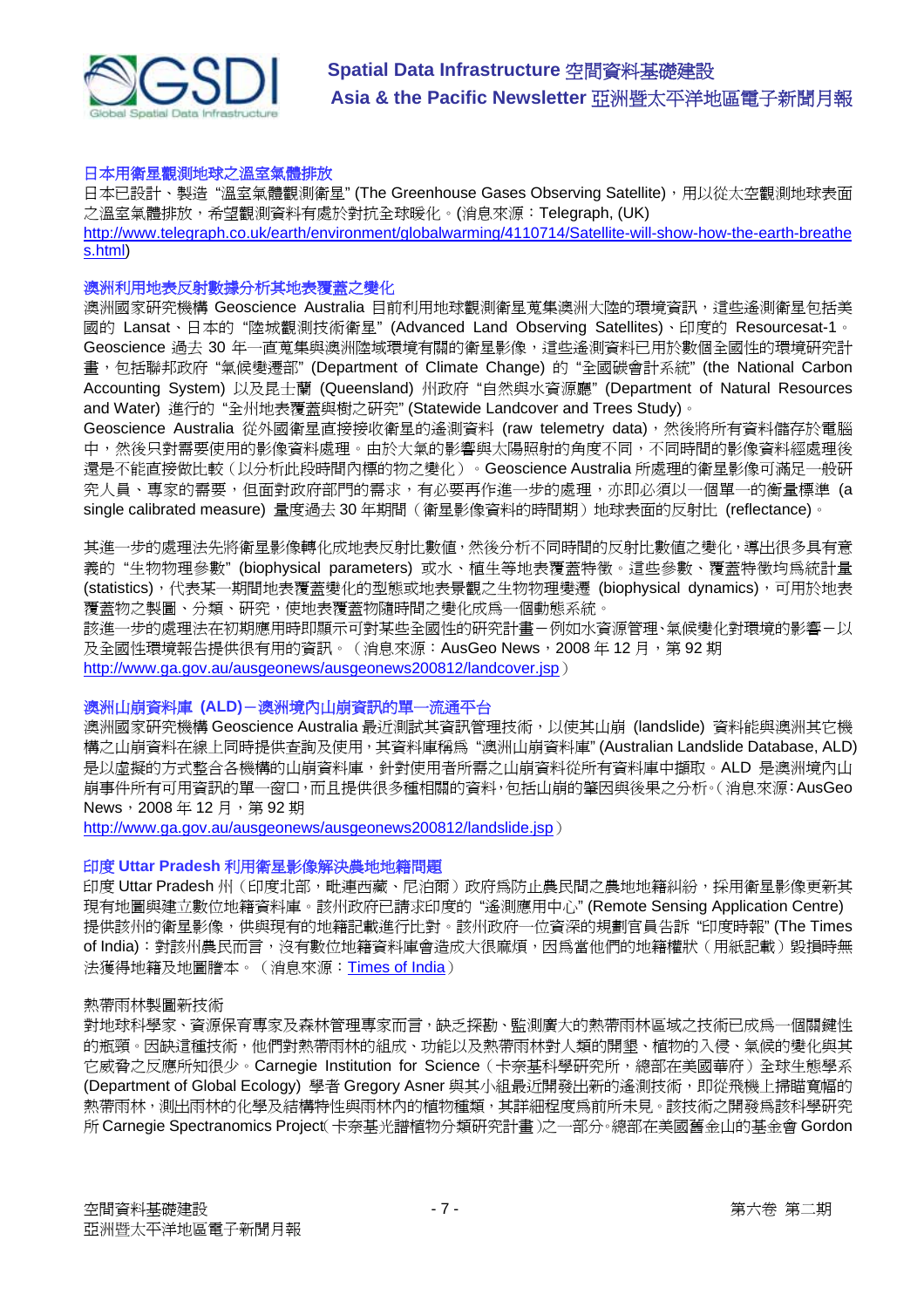

and Betty Foundation 已頒發 520 萬美元予 Asner, 以支持 Asner 進一步研究此一航空遙測技術供日後用於熱帶雨 林之探測與監視。

(消息來源: <http://www.eurekalert.org> 和 GIS Development [http://www.gisdevelopment.net/news/viewn.asp?id=GIS:N\\_qigbsldwcm](http://www.gisdevelopment.net/news/viewn.asp?id=GIS:N_qigbsldwcm))

## 衛星掌握索馬利亞海盜行踪

海盜衍生自海上貿易。儘管現代化衛星影像技術能偵測海盜以提供他們的基地、活動之資訊,不同國家各自為政的 制止海盜行為顯然沒有達到預期的報。

以色列公司 ImageSat International N.V.使用其擁有的高度精密地球觀測衛星 EROS-B(2006 年 4 月 25 日發射) 拍攝索馬利亞地區的衛星影像,解析度高達 0.7 米,可清楚看到被海盜劫持的商船。該公司提供給俄羅斯遙測資料 供應商 ScanEx RDC 之衛星影像顯示索馬利亞海岸地區之村莊、海盜基地與他們的快艇、機動船隻停泊設施。 EROS-B 衛星能夠偵察到索馬利亞海盜的基地與全部裝備,但海盜的出現卻反應此一時代的矛盾情形:巨大的技 術能力並未用於解決區域性的政治與經濟問題。

參見: <http://gisdevelopment.net/ezine/weekly/imgoftheweekjan0509.htm> [Satellite image] (消息來源: <http://www.scanex.com> 和 GIS News http://www.gisdevelopment.net/news/viewn.asp?id=GIS:N\_wcpaogirge&Ezine=jan0509&section=News)

#### Google Maps 統計圖樣之摘要顯示軟體

Mapeed 是針對 Google Maps 之點符號統計地圖所設計的 "顯示群聚數值的解決方案" (clustering solution),它運用新一代的演算軟體,能在很短的時間內計算地圖上多達 50,000 個點符號的分布位置及數量,然後以數值做摘要的顯示。



(消息來源: Google Maps Mania by Keir Clarke [\(http://www.mapeed.com/\)](http://www.mapeed.com/))

# 地理空間資訊之氣候變化應用的互通測試將在 **FOSS4G** 會議舉行

開放式地理空間資訊組織 (Open Geospatial Consortium)、澳洲聯邦政府氣象局 (Bureau of Meteorology)、開放 式地理空間資訊基金會 (Open Source Geospatial Foundation, OSGeo) 聯合宣布,將在 2009年10月 20~23日 於澳洲雪梨 (Sydney) 舉行的"地理空間資訊免費與開放源碼軟體" (Free and Open Source software for Geospatial, FOSS4G) 國際會議上舉辦 "氣候變化應用軟體之整合互通測試" (Climate Change Integration Plugfest, CCIP) <<http://2009.foss4g.org>>

有意贊助或參加 CCIP 之公司、個人請洽 Greg Buehler [<mailto:gbuehler@opengeospatial.org](mailto:gbuehler@opengeospatial.org) > (消息來源:Kate Lance)

#### 中國完成雲南與越南間之勘界

中國國土資源部國家測繪局局長徐德明於 2008 年 12 月間率領該局高階官員組成的研究小組到雲南與越南的邊界 視察一個測量工作站並探視測量工作人員。測量人員已完成中國與越南國界之雲南段的勘定,共樹立 665 個界埤。 (消息來源:<http://www.asmmag.com/news/surveying-the-vietnamese-border>)

# 新加坡將使用 **GeoEye-1** 衛星影像

新加坡國立大學 (National University of Singapore) 的 "遙測與影像處理中心" (Centre for Remote Imaging, Sensing and Processing, CRISP) 已與美國的商用衛星公司 GeoEye 簽署契約使用 GeoEye-1 衛星影像。CRISP 7 年前與 GeoEye 簽約使用 Ikonos 衛星影像,目前仍使用之。(消息來源: <http://www.asmmag.com/news/geoeye-imagery-for-singapore-s-crisp>)

# 回到目錄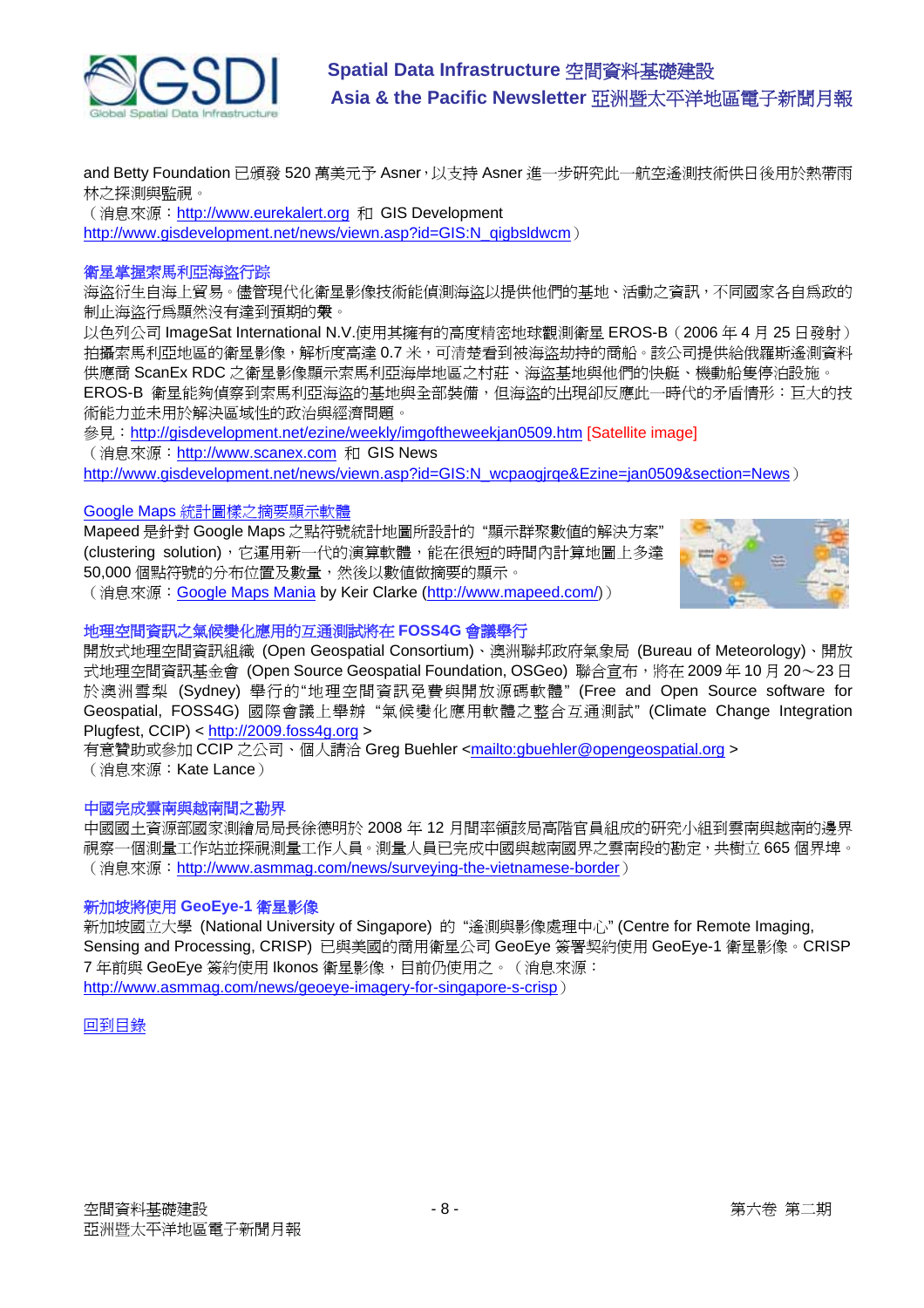

# 亞太區域以外之新聞

本節摘要報導亞太以外區域重要的 SDI 發展。

## 全球地物地圖

歐洲太空總署 (The European Space Agency) 製作的全球地面覆蓋 (land cover) 地圖已線上出版。據該機構, 此為具權威性的地面覆蓋地圖,且其解析度是有史以來最高,為以前出版的全球衛星影像地圖之10倍。(消息來 源: Asian Survey & Mapping http://www.asmmag.com/news/global-land-cover-map-now-online 某些高解析度的圖可從歐洲太空總署網站下載 http://www.esa.int/esaEO/SEMXB7TTGOF index 0.html)

#### 美國 **Wilton** 鎮測製資源地圖

美國新罕布夏 (New Hampshire) 州 Wilton 鎮之政府為了解該鎮之土地及資源,將該鎮各種天然資源繪成一系列 地圖,並將部分地圖以多種組合套疊成 3 幅各含數層 (layers) 資料的 "分析地圖" (analysis maps)。 下列為一系列地圖中的五張,各有主題:

- 由美國農業部 (Department of Agriculture) 今年初淮行之航空攝影的像片圖編輯而成。據出版公司 McGraw-Hill, 1998 年至 2003 年間拍攝之類似的航照圖可與該圖做比較。
- 從該鎭各種來源之資料編纂成的歷史與文化資源地圖。
- 農田與森林地圖展示優良土壤與開放空間地區,農業用地也包括景觀優美地區。
- 野生動物棲息地地圖展示"未破碎土地" (unfragmented lands)-沒有道路或其它人爲設施貫穿的地區。該圖 由 McGraw-Hill 繪製,製圖所用資源由州政府"魚、獵管理廳" (Fish and Game Department) 提供,包括該 廳新的 "野生動物行動計畫" (Wildlife Action Plan)。
- 水資源地圖,內容包括建築後退線 (Setbacks)、緩衝區 (buffers)、井 (水)源保護區、可能遭污染地區, 地圖資料之一部分由州政府 "環境服務聽" (Department of Environmental Services) 提供。

3幅分析地圖-由上述5張地圖以外的所有地圖套疊而成-展示資源的分布地點,象徵土地之重要性。其中一幅分 析地圖以圖號與地號展示個別的地塊以及如何與其它地圖套疊。(消息來源:<http://www.nashuatelegraph.com> 和 *GIS News*

http://www.gisdevelopment.net/news/viewn.asp?id=GIS:N\_okgctvjmpw&Ezine=jan1209&section=News)

#### 使數位地圖資料更準確

歐洲地區研究人員已設計一套創新性的系統,可隨時更新他們建立的數位地圖資料以及修正反常狀況、更正錯誤, 以協助汽車駕駛者走對道路。如此,這些研究人員等於是在繪製他們通往市場的最佳路線。(消息來源:*Science Daily* <http://www.sciencedaily.com/releases/2008/12/081227205651.htm>)

#### **The year in maps**(地圖年代)

此為刊於 "波士頓環球報" (Boston Globe) 2008 年 12 月 28 日之一篇文章,主旨是製圖的蔚然興起提供觀看世界 的新途徑。(消息來源:Boston Globe

[http://www.boston.com/bostonglobe/ideas/articles/2008/12/28/the\\_year\\_in\\_maps/](http://www.boston.com/bostonglobe/ideas/articles/2008/12/28/the_year_in_maps/))

## 南非的風力地圖

風力的變化正驅動南非共和國成長中的潔淨能源產業加速發展。該國即將開始繪製第一幅海岸整體風力(發電)資 源地圖。(消息來源:*Mercury* (Zaire)

[http://www.iol.co.za/index.php?set\\_id=1&click\\_id=31&art\\_id=vn20090107070633294C230630](http://www.iol.co.za/index.php?set_id=1&click_id=31&art_id=vn20090107070633294C230630))

## 亞馬遜伐林呈增加趨勢

根據巴西"國家太空研究所"(葡萄牙文縮寫為 INPE)最近發布之年度資料,該國亞馬遜 (Amazon) 河流域森林 的砍伐數量已從下降趨勢轉為上升趨勢。(消息來源:*V1 Magazine* <http://www.vector1media.com/headlines/headlines/amazon-deforestation-trend-on-the-increase/>)

# **New Satellite Data Reveal Impact of Olympic Pollution Controls**(新的衛星資料顯示北京奧運空氣污染管制 效果)【此篇文章原刊登於 **NASA** 網站】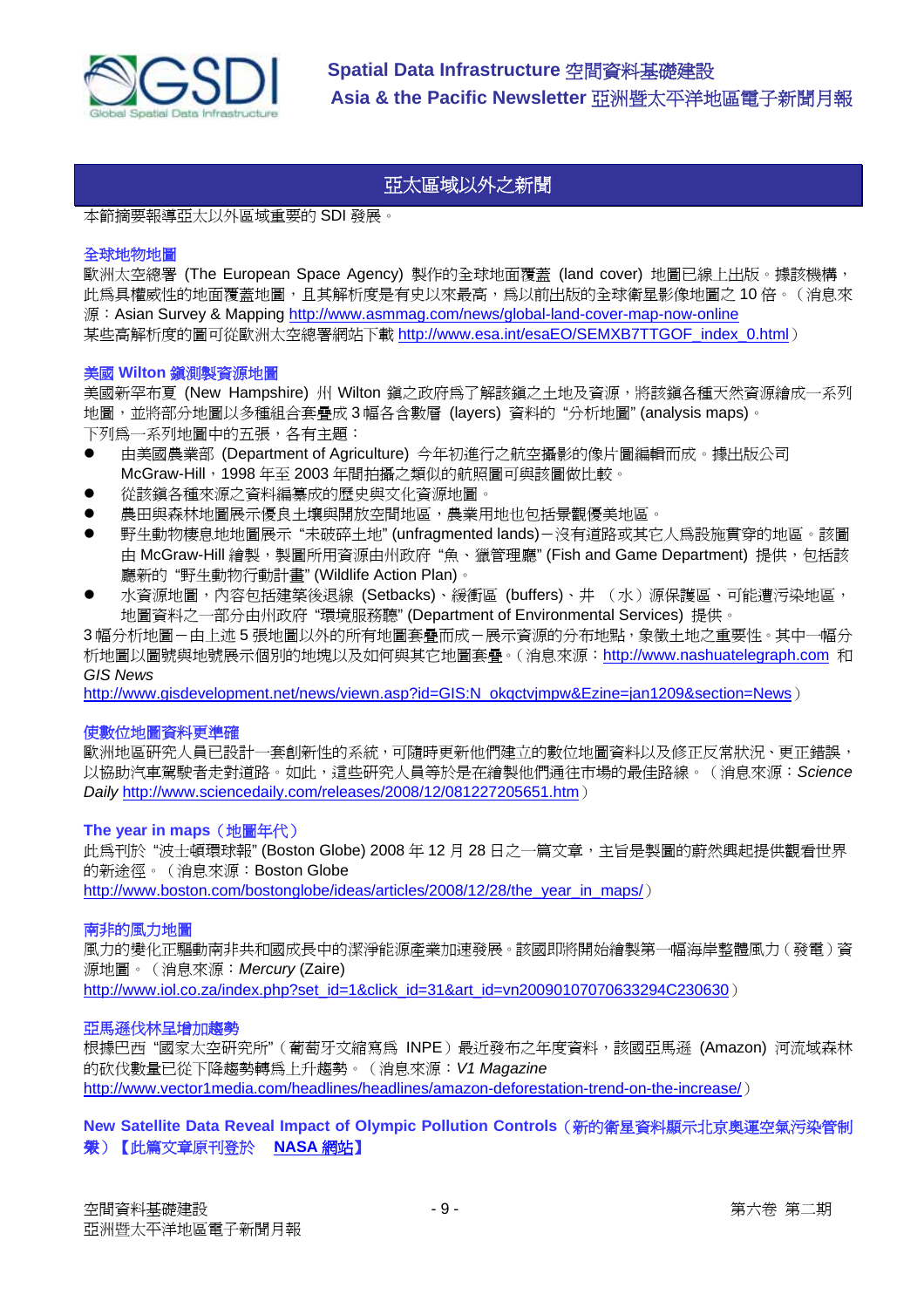

中國政府官員在 2008 年北京奧運之前強制某些工廠暫時關閉以及暫時禁止很多汽車進入北京,以確保北京的空氣 在奧運期間保持乾淨。這些管制措施果然奏效。

這些官員未必規劃進行史無前例的實驗:運用衛星遙測資料衡量空氣品質管制的繫,但美國航空及太空總署 (NASA) 的研究人員利用這個機會,自管制實施始即分析 NASA 兩顆衛星 Aura 與 Terra 的遙測資料, 以檢視管制 對主要污染物質的影響。

雖然中國政府大力宣傳奧運期間空氣品質管制措施,有些科學家懷疑管制的**衆**。然而, NASA 兩顆衛星的新資料 顯示管制的確有衆。 NASA 的大氣科學專家 Jacquelyn Witte 指出,中國政府解除管制措施後,主要污染物質的 含量立刻迅速回升。(消息來源:New Directions [http://www.directionsmag.com/article.php?article\\_id=2984&trv=1](http://www.directionsmag.com/article.php?article_id=2984&trv=1))

## **Eightmaps.com** 網站提供太多資訊而侵犯隱私?

Eightmaps.com 是 Prop 8 反對者成立的網站。California ballot Proposition 是美國加州經由提議 (initiative,即 創制權)、公民投票複決 (referendum) 之過程而修改法律的一個途徑,而 Prop 8 (Proposition 2008) 係針對加州 最高法院允許男同性戀結婚而發動,投票複決之結果推翻最高法院的判決。Eightmaps.com 網站的股東-很明 顯,都是匿名-從公開來源蒐集捐助 Prop 8 者的個人資料並將這些資料與 Google 的地圖整合,製作出一幅電子 地圖,顯示捐款給 Prop 8 運動以推翻男同性戀結婚之每一個人的住家地點

筆者(譯者註:本文作者為德州達拉斯新聞 Dallas News 之編輯人員)認為這是一個恐怖的局勢發展,因為假設 已有男同性戀偏激份子騷擾 Prop 8 捐款者,現在根據地圖可以很容易找到捐款者-即使捐的錢不多-的住家,則 捐款人將面臨潛在的危險。試想想:如果一個激進的基本教義團體蒐集支持男同性戀之捐款人的姓名、住址後製成 捐款人之住家分布的線上地圖,後果如何?或者,如果反墮胎激進人士製作 "計劃生育" (Planned Parenthood) 捐 助人之居住地圖,結果會是如何?這是社會想要走的路?筆者認為不是。

筆者的看法是,不論動機、目的為何,以這種方式利用公共使用的資訊將會降低社會大眾參與政治活動的意願。目 前,筆者不相信受贈機構會將捐助匿名,但試想想下列情況:Prop 8 或其他爭議性的政治問題導致首次發生捐款 人因住址被公開而在家遭到傷害,故有人呼籲不可公開捐款人的資料。對於此一呼籲,筆者並不反對。(消息來源: Morning News blog<http://dallasmorningviewsblog.dallasnews.com/archives/2009/01/eightmapscom-an.html>)

# **National Geospatial Advisory Committee (USA, NGAC) Report: The Changing Geospatial Landscape**(美 國國家地理空間資訊顧問委員報告:蛻變中的地理空間資訊景觀)

該報告概觀地理空間資訊的發展狀況,已出版於 NGAC 的網站 (pdf)。該報告若與 NGAC 針對美國國會所做之報 告連結,例如白皮書"振興國家經濟建議"(A Proposal for National Economic Recovery,作者–Anne Hale Miglarese 為 NGAC 之主席),將更具價值。

以下為 NGAC 報告之主旨: 此一報告 (亦為白皮書) 描述地理空間資訊界過去 30 多年所經歷之變化與發展,並訂 定一個發展脈絡作為 NGAC 未來決策、規劃的依據之一。此一報告在記錄地理空間資訊業的歷史並非無所不包, 但可確定已記錄所有主要的里程碑以及找出當前面臨的問題。NGAC 鼓勵對此一報告有興趣的讀者持續關注 NGAC 之工作、進展等 www.fgdc.gov/ngac(消息來源:*Directions Magazine* blog

<http://apb.directionsmag.com/archives/5257-NGAC-Report-The-Changing-Geospatial-Landscape.html>)

# **Crime Mapping Wave**(犯罪地圖製作熱)

此為 Directions Magazine 之文章,作者是 Adena Schutzberg。

如果您在過去的一、兩個月常看媒體有關 GIS 與線上製圖之報導,您可能會認為犯罪率正在上升中。其實不然, 各地的犯罪未必增加(雖然很多地方的犯罪率確實增加),增加的是與犯罪有關的線上地圖以及關於這種地圖之討 論。在美國,很多小鎭、郡、大都市似乎已有或即將有某種線上之犯罪地圖,在英國,英格蘭與威爾斯 (Wales) 所 有的警察局(共43個)去年夏季開始製作轄區的線上犯罪地圖,並供外界使用,於 2009 年第一週完完成全部的 製圖工作。

對社會大眾而言,犯罪製圖似乎比其它公共議題的製圖更具創新性、吸引力以及有更大的切身利害關係。然而,當 美國環境保護署提供製圖工具 EnviroMapper 或 KnowledgePlex 提供軟體工具 *DataPlace* 後, 犯罪地圖 (未必包 括其製圖技術),招致社會大眾更多議論、質疑、關切及興趣。州政府的網站(例如麻薩諸賽州的 MassGIS 與蒙 塔那州的 Montana GIS)提供大量的資料資源,雖然在 GIS 界引起雜音,但並未引起社會大眾的注意。 該文章整篇在 [http://www.directionsmag.com/article.php?article\\_id=2986](http://www.directionsmag.com/article.php?article_id=2986)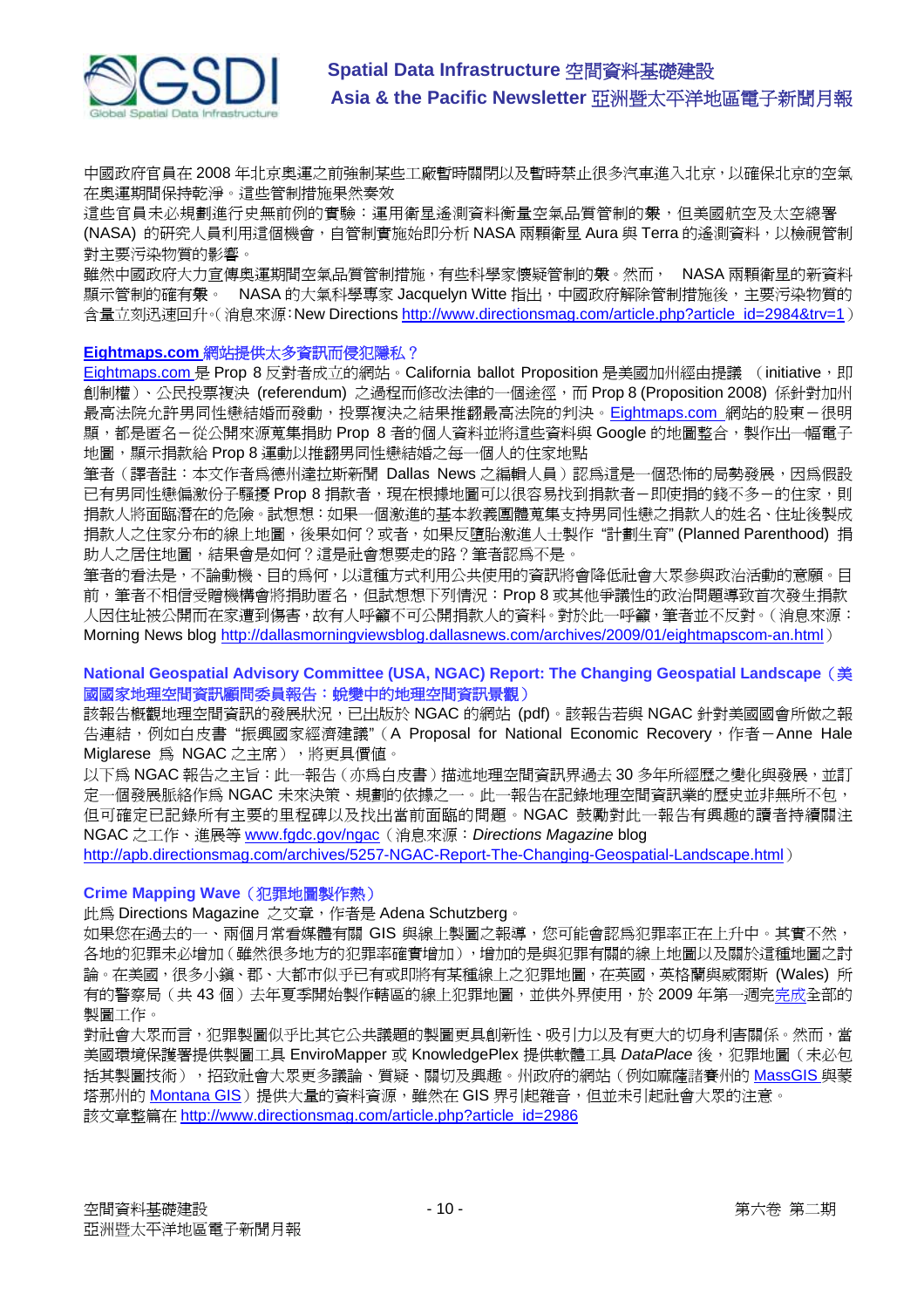

## **MR.SUBWAY**(地下鐵先生)

美國紐約大都會區的捷運地圖(資料來源:2009 年元月 19 日出版的 "紐約人"【New Yoker】雜誌之"漫談本市" 【Talk of the Town】專欄)[http://www.newyorker.com/talk/2009/01/19/090119ta\\_talk\\_wilkinson](http://www.newyorker.com/talk/2009/01/19/090119ta_talk_wilkinson)

#### **DMCii** 衛星影像用於精準農業

加拿大精準農業 (precision agriculture) 解決方案顧問公司 DynAgra 第一次運用英國公司 DMC International Imaging (DMCii) 之衛星影像提供客戶先進的農藝技術並已完成。DMCii 提供給 DynAgra 的是加拿大 Alberta 省 (Alberta Province) 農業用地的多光譜 (multi-spectral) 正射校正 (orthorectified) 衛星影像,可直接用於 DMCii 的 GIS 應用軟體工具。(資料來源: [http://www.ballard.co.uk/press\\_releases/company\\_releases.aspx](http://www.ballard.co.uk/press_releases/company_releases.aspx) 和 GIS **News** 

[http://www.gisdevelopment.net/news/viewn.asp?id=GIS:N\\_fhokpwxemt&Ezine=jan1909&section=News](http://www.gisdevelopment.net/news/viewn.asp?id=GIS:N_fhokpwxemt&Ezine=jan1909§ion=News))

## 俄羅斯完成(**5** 海監測計畫)

俄羅斯遙測資料供應商 ScanEx Research and Development Center (ScanEx RDC) 最近完成俄羅斯 "緊急事件 援救部"(EMERCOM,即英文 Ministry of Emergencies)委託的 "5 海監測計畫" (Five Russian Seas Monitoring Project),即運用衛星雷達監測巴倫支海(Barents)、鄂霍次克海(Okhotsk)、日本海、裏海 (Caspian)、黑海 (the Black Sea),評估船隻航行與偵察船隻漏油情況。(消息來源:<http://www.scanex.com>)

#### 義大利運用衛星追踪工業廢料運輸

義大利一家公司已開發出一套利用衛星導航資料追踪車輛的新系統,用以維持歐洲公路運 輸安全。該追踪系統已應用於義大利北部的 Lombardy 區域,每天監視 100 輛卡車運送 200. 個貨櫃的工業廢棄物(危險物品)。(消息來源: http://www.gpsdaily.com/reports/Satellite\_Helps\_Make\_Transportation\_Of\_Dangerous Waste\_Safer\_999.html)



#### 美國田納西州諾克斯維地區經歷滄海變桑田的轉型至網路 **GIS**

此為刊於 Directions 雜誌之文章,敘述該地區於 1985 年建立完成美國第一個多單位參與及共用之市政 GIS,並說 明該 GIS 之歷史重要性以及系統如何維護以保持功能的創新至今日。

美國田納西州 (Tennessee) Knoxville (諾克斯維) 市、Knoxville 郡、Knoxville Utilities Board(諾克斯維市政府所 屬之水、電、瓦斯等公共事業之經營機構)在 1980 年代構思建置可隨時維護、共用的複雜資料集,即 GIS。該一 理想的 GIS 能讓所有的相關機構共同參與、分享共同的數位基圖,以儘可能減少資料的重複製作以及方便資料更 新、提升資料用於決策之參考價值。但在 GIS、網路運用、線上工具普遍的今日而言,這卻是 20 幾年前即有的 GIS 構想。(消息來源:Directions Magazine)

#### 從太空看歐巴馬總統就職大典

美國總統歐巴馬 (Barack Obama) 就職典禮的衛星影像顯示,衛星遙測產業正在改變都市規劃、環境監測的方法 以及無數計執行事務的方式。美國商用衛星公司GeoEye之全球解析度最高的商用地球觀測衛星GeoEye-1於2009 年元月 20 日美東時間上午 11:19 位於華盛頓的 "國家廣場" (the National Mall) 上空,拍攝總統就職典禮的影像。 當時, GeoEye-1 的軌道位置是華盛頓特區 (D.C.) 以西 200 哩(約 322 公里)、垂直距離地面 423 哩(681 公里), 運轉速度每小時 17,000 哩 (27,359 公里)或大約每秒鐘 4 哩 (6.44 公里)。GeoEve 的衛星影像係孕費供應,可 從該公司網站 www.geoeye.com 的 Featured Images (特徵影像)下載。只要標示 "GeoEye Satellite Image" (GeoEye 衛星影像)的品質信用,該公司提供的衛星影像有很多用處。(資料來源:GeoEye 新聞稿)

#### **Planet Earth URL:** <http://planetearth.nerc.ac.uk/> **FEMA** 精確的洪水地圖可減少災害損失

美國"國家研究執行委員會" (the US National Research Council) 最近提出的報告指出,採用"聯邦緊急事件援救 管理署" (Federal Emergency Management Agency, FEMA) 新版的洪水地圖取代FEMA的舊版洪水地圖可避免洪 水造成的人命、財務、事業之許多損失以及省卻修理受損公共建設的費用,乃因新版的洪水地圖有高精確度、高解 析度的地表高程資料。FEMA 新版的洪水地圖所產生的效大於其製作成本,因為這些地圖 降低洪水的風險因而 減少洪水的災害保險費以及建築的法規限制。(消息來源:V1 Magazine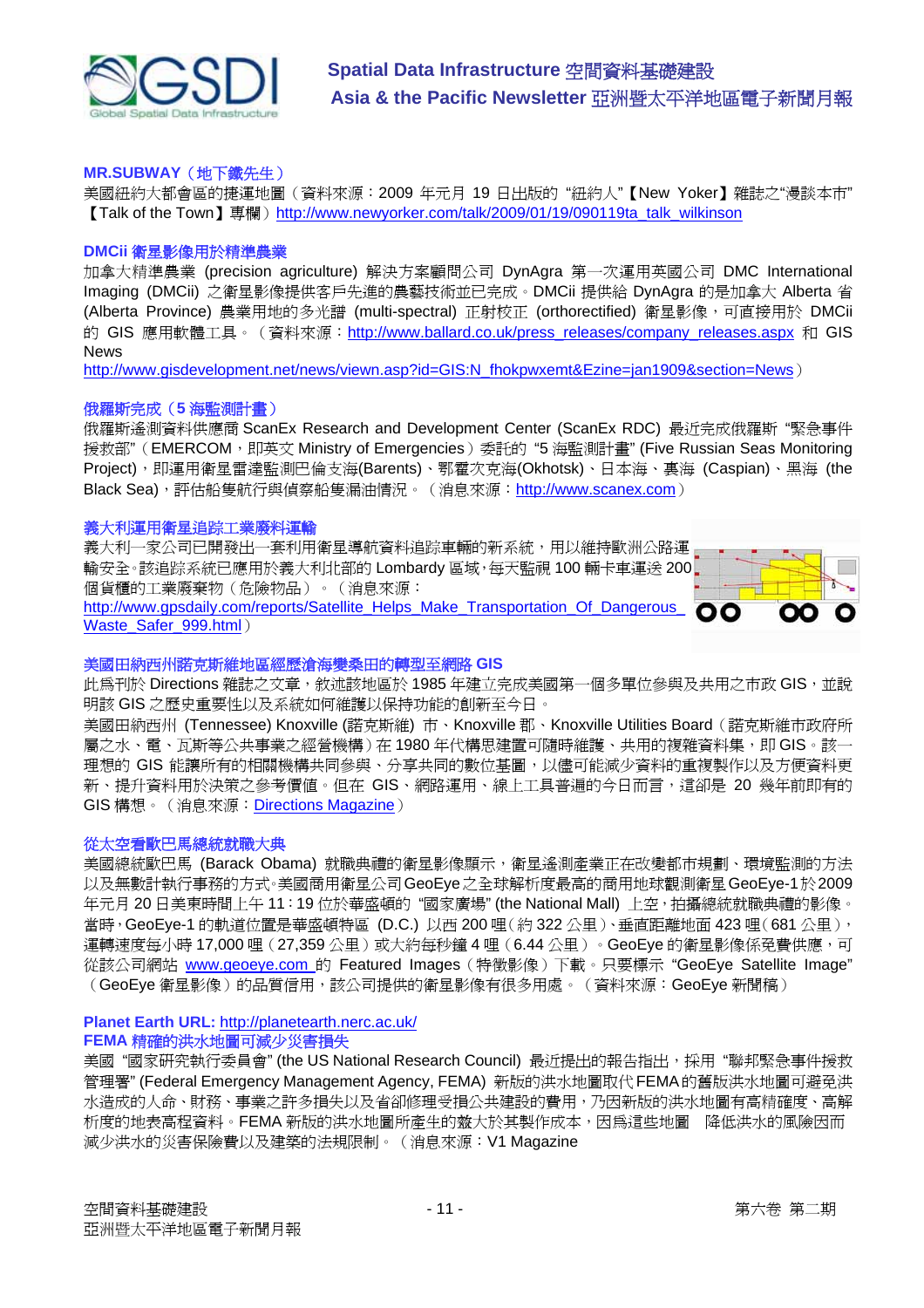

<http://www.vector1media.com/top-stories/corporate-news/more-accurate-fema-flood-maps-would-help-avoid-los> ses-/)

**Geospatial Infrastructure Transformation – Leadership**(地理空間資訊基礎建設具有領導轉型的功能)

這是刊於 Vector 1 雜誌的文章。政府理當提供道路、學校、橋樑及其它公共建設供大眾使用。但某些地方大眾可 讓政府做別的事。社會大眾改變政府提供公共建設、服務的優先順序、放棄或減少需求,讓這些協助社會大眾維生 的公共建設、服務變成老舊過時以及逐漸耗損。(消息來源:V1 Magazine <http://vector1media.com/vectorone/?p=1872>)

# 回到目錄

# **Special Issue: Marine and Coastal GIS for Geomorphology, Habitat Mapping, and Marine Reserves**(特 刊:地形學、棲息地製圖、海洋保護區之海洋與海岸 **GIS**)

此為 *Marine Geodesy*(海洋大地測量)期刊第 31 卷第 4 期 (Volume 31 Issue 4) 出版之特刊,有下列專題學術 文章: Introduction to the Special Issue (本特刊簡介); Geomorphometric Patterns of Nassau Grouper (Epinephelus striatus) Spawning Aggregation Sites in Cayman Islands(開曼群島 Nassau 石斑魚種繁殖群聚地之 地形量測分布型);Determining the Influence of Seascape Structure on Coral Reef Fishes in Hawaii Using a Geospatial Approach(運用地理空間資訊方法測定夏威夷海底地景結構對珊瑚礁棲息魚類的影響);Benthic Features as a Determinant for Fish Biomass in Grav's Reef National Marine Sanctuary (美國喬治亞洲近海的 Gray's 礁岩國家海洋資源保護區海底特徵與棲息魚類之關係);Automated Derivation of Bathymetric Information from Multi-Spectral Satellite Imagery Using a Non-Linear Inversion Model(非線型倒轉模型從多光譜衛星影像自 動導出海深資訊);Derivation and Integration of Shallow-Water Bathymetry: Implications for Coastal Terrain Modeling and Subsequent Analyses(淺海深度測量之資訊導出與整合:對海岸地勢模型化及後續分析之意義); An ArcGIS Seabed Characterization Toolbox Developed for Investigating Benthic Habitats (用於海底棲息地研究 之 ArcGIS 海床特徵分析工具箱); Multivariate Prediction of Rockfish Habitat Suitability in Cordell Bank National Marine Sanctuary and Del Monte Shalebeds, California, USA(美國加州 Cordell 海岸國家海洋資源保護區與 Del Monte 頁岩床礁岩魚類棲息地適棲性的多變量統計預測)。(消息來源: Dawn Wright 教授,因她從事海岸地理之 研究, 綽號"深海 Dawn"【Deepsea Dawn】)<[http://dusk.geo.orst.edu>](http://dusk.geo.orst.edu)



#### **Assessing the Accuracy of Remotely Sensed Data: Principles and Practices, Second Edition**

自從該書第一版於1999年出版後,運用遙測資料評估地圖資訊之精確度的技術一直持續發展。因此, 第二版在殷切期望下已擴充、強化內容以反映精確度評估技術之進展。第二版之內容擴充、強化包 括新增4章,其主題例如 "定位的精確度"(positional accuracy) 以及精確度評估作為整個影像分類過 程的中階段工作。此外,有一章連同16張彩色插頁全部探討模糊影像之精確度評估方法。第二版也 增加了一個代表目前相關的出版與相關的議題之個案研究,同時章節次序也作調整以使整體內容能 更有效地表達。出版者: CRC, 2008

# **Geospatial Analysis: A Comprehensive Guide to Principles, Techniques and Software Tools**

此為廣獲佳評的 Geospatial Analysis guide (地理空間分析指引)一書之第二版,為第一版內容之 更新並增加一章,即 Geocomputational Methods (地理計算之方法)。該書介紹當前 GIS 及相關 的地理空間軟體所用的各種分析技術,廣泛地說明分析技術之概念與方法,而且包羅所有實際應 用的軟體。該書內容包括下列主題:the principal concepts of geospatial analysis, their origins and methodological context (地理空間分析的基本概念以及基本概念的起源與方法上的連帶關



係);core components of geospatial analysis, including distance and directional analysis geometrical processing, map algebra, and grid models (地理空間分析之核心構件,包括距離與方向分析、幾何處理、地圖代數、網路模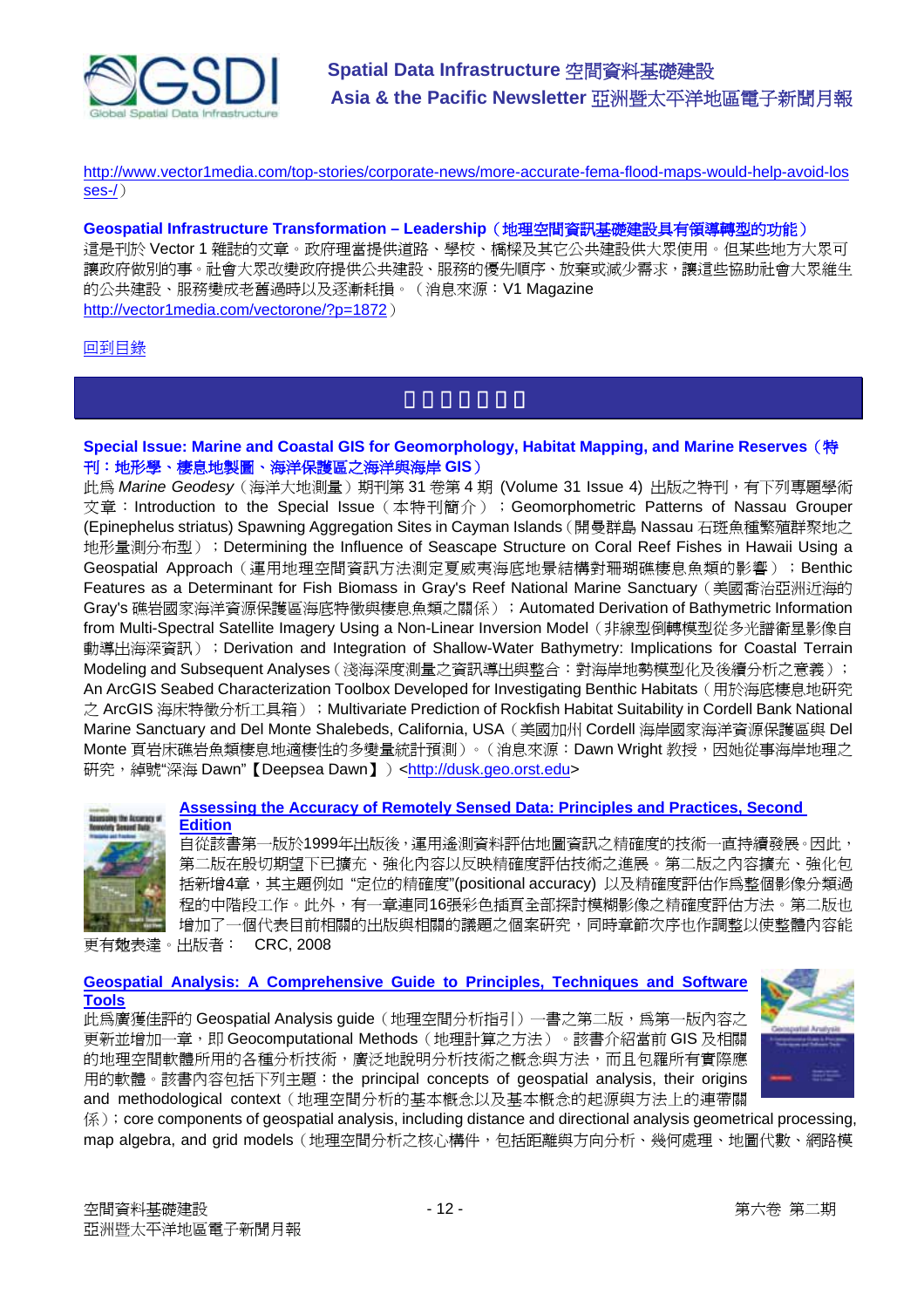

 $\vec{\pi}$ ) ; basic methods of exploratory spatial data analysis (ESDA) and spatial statistics, including spatial autocorrelation and spatial regression (探究性空間資料分析與空間統計學之基本方法,包括空間上自動相關以及 空間上迴歸統計); surface analysis, including surface form analysis, gridding and interpolation methods (表面 分析,包括表面形式分析、網格劃分與內插分析法);network and locational analysis, including shortest path calculation, traveling salesman problems (網路與區位分析,包括最短路徑計算:銷售員業務行程問題); facility location and arc routing (設施定位與弧形路徑規畫); geocomputational methods, includling cellular automata, agent based modeling, neural networks and genetic algorithms (地理計算之方法,包括細胞自動機、以代理人爲 基礎之模型化、神經網路、基因演算法)。出版者:Troubador Publishing Ltd, 2008.

## 衛星重力研究之博士論文

下列為荷蘭最大的科技大學 (Delft University of Technology, Delft UT) 的兩位博士學位候選人利用人造衛星研究 地球重力之論文<[http://www.ncg.knaw.nl/eng/publications/general.html>](http://www.ncg.knaw.nl/eng/publications/general.html%3E%EF%BC%8C%E4%BE%9B%E4%B8%8B%E8%BC%89%E6%88%96%E5%8F%AF%E8%B2%B7%E5%85%B6%E7%B2%BE%E8%A3%9D%E6%9C%AC%EF%BC%9A%E2%80%9CGlobal),供下載或可買其精裝本:"Global gravity field recovery from satellite-to-satellite tracking data with the acceleration approach", 學位候選人 Xianglin Liu,刊於 2008年 Delft 之 Geodesy 68,共 248 頁,國際書碼 (ISBN) 978 90 6132 309 6, 價格為 14 歐元,論文檔案為 <http://www.ncg.knaw.nl/Publicaties/Geodesy/pdf/68Liu.pdf>

"Functional and stochastic modelling of satellite gravity data", 學位候選人 Jasper van Loon, 刊於 2008 年 Delft 之 Geodesy 67, 共 248 頁,國際書碼 (ISBN) 978 90 6132 307 5, 價格為 15 歐元,論文檔案為 <http://www.ncg.knaw.nl/Publicaties/Geodesy/pdf/67VanLoon.pdf>

## **Bentley** 出版 **The Year in Infrastructure 2008** 之數位、印刷版

美國公共工程應用軟體供應商 Bentley Systems 宣佈,"The Year in Infrastructure 2008"(2008 年度基礎建設計畫 集錦)之數位版與印刷版已開始供應。該 2008 年報共 192 頁,敘述 2008 年 Bentley 產品使用者致力於改善全世 界基礎設施、生活品質之建設計畫。該年報的網路版 www.bentley.com/YearInInfrastructure 可以按年度、用詞、 標題或關鍵字詞搜索需要的資訊。印刷版請洽 beawards@bentley.com.

# 歐洲環境署有關交通之報告

在歐洲,交通運輸的碳足跡 (carbon footprint) 是達到永續發展、低碳的經濟體之主要障礙。歐盟所屬的 "歐洲環 境署" (European Environmental Agency, EEA) 最近提出一份報告,呼籲歐洲的決策者用新方式處理快速發展的交 通運輸以支持一些實際需要的措施,包括以價格抑制不符合永續發展的運輸以及加強大眾瞭解他們購物、交通方式 選擇對環境造成之後果。

該報告標題為 "Beyond transport policy - exploring and managing the external drivers of transport demand" (交 通政策之外-探究、管理交通需求衍生之外部駕駛人),內容包括有關農業、商業、休閒業、教育等方面之交通運 輸個案研究,並提出透過交通運輸規劃減少溫室氣體排放之意見。



# **GIS for Decision Support and Public Policy Making**

此爲美國環境系統研究公司(ESRI)出版之書,說明 GIS 技術如何使公共政策之決策作業更順暢以 及提供省錢、省時的解決方案。該書也說明 GIS 可以與行政管理、決策涵蓋的公共事務整合,這些 公共事務例如住宅開發、社區更新、緊急事故援救計畫之更新。

<http://gis.esri.com/esripress/display/index.cfm?fuseaction=display&websiteID=155&moduleID=0>

# **SAGE Handbook of Spatial Analysis**

由於 GIS 的廣泛應用,各領域對空間分析技術的知識需求正逐漸增加。同時,愈來愈多的研究人員處理空間資料, 導致運用空間資料的專用統計、數學分析方法之需求快速成長。因應此一趨勢, SAGE Handbook of Spatial Analysis 針對空間資料分析的技術、問題提供權威性、全面性的探討。出版商:Sage Publications Ltd, 2009

**Urban Atlas:**應用於都市規劃的歐洲天空之眼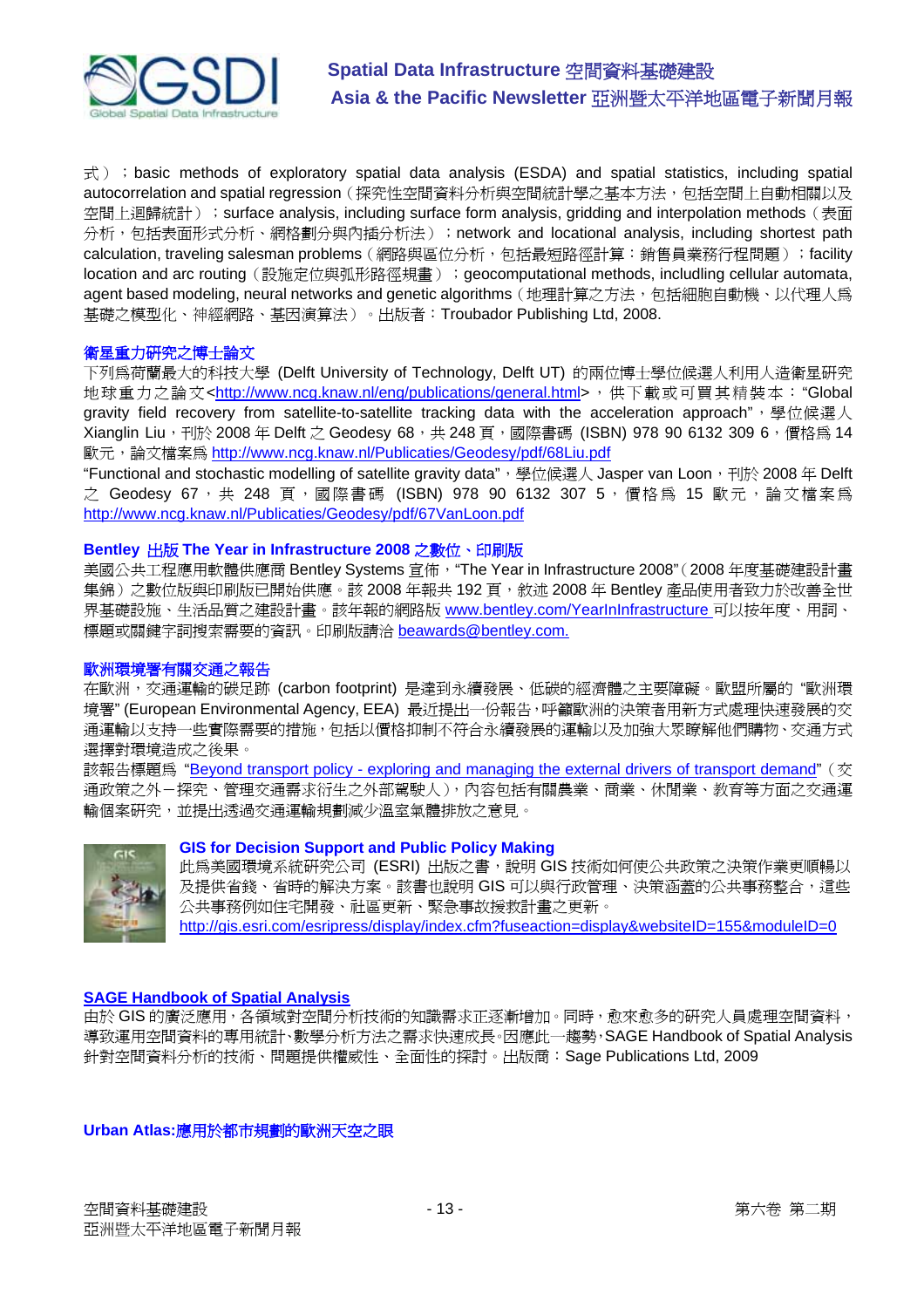

歐洲執行委員會 (The European Commission, EC) 與歐盟會員國在歐洲太空機構的技術協助下,將於今年 (2009) 首次製作、發行"都市地圖集"(Urban Atlas), 涵蓋歐盟 27 個會員國的 185 個城市。該地圖集是從數千張衛星照 片編成的數位地圖,提供都市規劃者最新、最精確的土地利用、地面覆蓋物資料。這些資料能提高都市規劃者評估 風險與機會的能力;風險包括洪水的發生、氣候變化之影響,機會則例如認知新的基礎建設、交通運輸之需求。該 地圖集之涵蓋範圍將逐年增加,2011 年時將可涵蓋所有 27 個歐盟國家的全部城市。

由於經濟規模效益,該地圖集的平均製作成本為每平方公 里 2.45 歐元,而其它製圖方法的平均成本至少是其 10 倍。該地圖集提供各城市分類標準相同的土地使用分區,包括住宅區居住密度、商業區、工業區、綠地、洪氾保護 地區,並可以用於監視都市發展的擴張以規劃郊區的公共運輸系統。

如前沭,Urban Atlas 涵蓋 185 個城市的初版將於 2009 年發行,這 185 個城市包括歐盟各會員國的首都以及大部 分的"歐洲都市統計要覽" (European Urban Audit)-歐盟地區 300 多個城市之資料調査、彙編機構-所包含之 中、大型城市。為配合該城市統計要覽的調查作業,Urban Atlas 將每隔 3-5 年更新一次。 "歐洲都市統計要覽" 由 EC 贊助部分經費,其執行單位與歐洲各會員國的國家統計機構密切合作。(資料來源:Europa Press Release <http://europa.eu/rapid/pressReleasesAction.do?reference=IP/09/65&format=HTML&aged=0&language=EN&gui> Language=en)

回到目錄

# 趣聞 **(Just for Fun) !**

# 位置科學 **(Location Science)**未必都是高科技!

搶劫銀行的笨盜留下薪資單在現場:一個住在美國芝加哥 (Chicago) 地區的 40 歲男子據稱在星期五欲搶劫芝加哥 的一家銀行,他將戚脅的內容寫在他自己的薪資單背面,該單正面印有他的姓名與住址。(消息來源: <http://www.theage.com.au/world/stupid-bank-robber-leaves-pay-slip-behind-20081230-76xb.html>)

# 英國汽車協會調查:多數使用衛星導航之會員仍擕帶地圖

英國汽車協會 (Automobile Association) 抽樣調查 7,000 多個會員,結果如下:

- -使用衛星導航 (satellite navigation) 裝置者中,75%仍擕帶道路圖,22%覺得衛星導航有時會使他們駕車時分心。
- -61%認為使用衛星導航,讓他們不會迷路,44%經常使用衛星導航,但也有 30%曾被導航至錯誤的目的地。
- –男性中有 47%使用衛星導航,女生的比率是 30%;不同的年齡組中,18 至 24 歲使用衛星導航的比率最高,達 43%。

- Press Association (英國全國性的新聞機構,即英國的聯合新聞社【Associated Press, AP】)(消息來源: Directions Magazine)

針對上個月 (2009 年元月) "趣聞" 之 "24 小時的全球航路線分布型" (**Worldwide Flight Patterns in 24-hours**), Ethan Zuckerman 在其文章 "**Mapping: Infrastructure and Flow**"(交通基礎設施與流量之製圖)有進一步之評 論。

# 看 **Walmart** 在美國成長 **(Watching the Growth of Walmart Across**

**America)** 為一時間列地圖,顯示連鎖零售專業巨人 Walmart 在美國從 1964 年時的小規模到今日之版圖擴張過程。右圖是 Walmart 1984 年 633 個連鎖 店的分布,對照今日之 3,176 個連鎖店。(消息來源:*Directions Magazine* <http://www.directionsmedia.net/newsletters.archive/index.php?ID=1293> And [http://projects.flowingdata.com/walmart/](http://projects.flowingdata.com/walmart/%EF%BC%89%E7%B7%A8%E8%80%85%E8%A8%BB%EF%BC%9A))編者註:

http://flowingdata.com/[是以視覺化資料聞名的網站](http://flowingdata.com/%E6%98%AF%E4%BB%A5%E8%A6%96%E8%A6%BA%E5%8C%96%E8%B3%87%EF%A6%BE%E8%81%9E%E5%90%8D%E7%9A%84%E7%B6%B2%E7%AB%99%E2%80%9CFlowingData%E2%80%9D%EF%BC%8C%E8%A9%B2%E7%B6%B2%E7%AB%99%E6%8F%90)"FlowingData",該網站提 名其為英國廣播公司電視台 (BBC TV) 製作的系列節目"Britain from Above"

(鳥瞰英倫)為其 2008 年資料視覺化製作案之代表。當編者第一次看 Britain from Above 一景時,留下深刻的印象。該電視節目以生動、美妙的視覺化資





料為特色,這些資料為英國動漫畫公司 422 South 製作,包括:計程車使用的 GPS (全球衛星定位系統)導航以 及民航機忙碌的交通;天空中灼亮的電話通信;地面閃爍發光彷彿天、地角色交錯互換;網際網路交通量因電腦增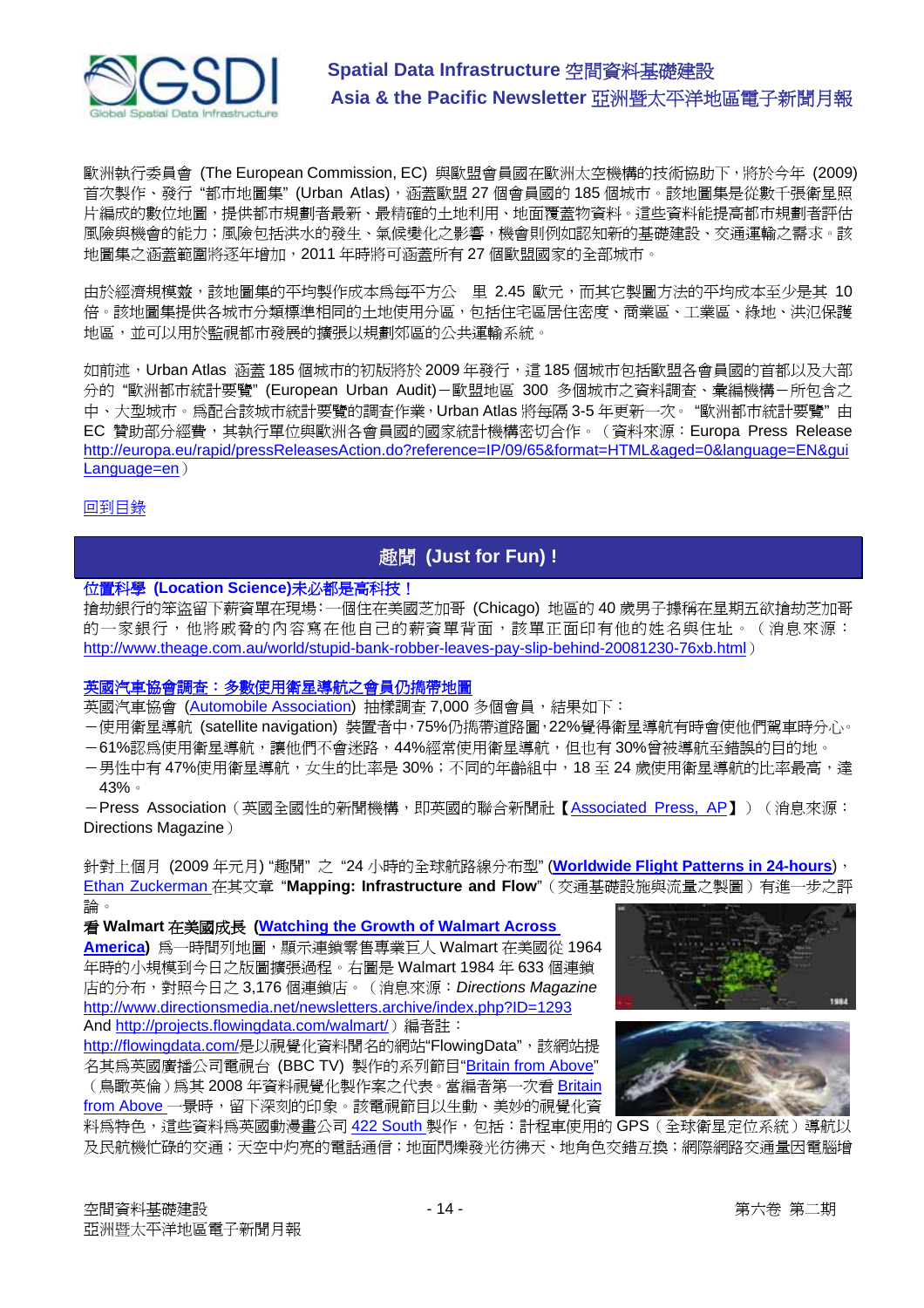

加而爆增。這些視覺化資料呈現某些現象的型態-無民航線地帶之零航空交通量以及計程車選擇路線以避開交通流 量大的道路。

#### 氣味地圖

日本的網站 Nioibu 有一幅用 Google 地圖拼湊 (mashup) 而成的特殊地圖,用以顯示全世界的氣味分布。創作者 夢想有一天,滑鼠一按,電腦即可模仿出標的物的氣味。(消息來源: V1 magazine)

#### 回到目錄

# 教育訓練

#### 印度國家遙測中心提供訓練課程

印度太空部 (Department of Space) 的 "國家遙測中心" (National Remote Sensing Center) 將為多種應用領域的 資料科學家、技術專家提供下列訓練課程:

-- GIS 及其應用之簡介(4 週,2009 年 3 月 2~27 日)

國家遙測中心為 2008 年 9 月 1 日成立之新單位,人員、設備來自太空部的 "國家遙測署" (National Remote Sensing Agency),成為 "印度太空研究機構" 所屬的數個中心之一。詳情請上網: <http://www.nrsa.gov.in/training/trainingnrsa.html>

# 發展農業監測系統集合體系之研習會**(Workshop on "Developing an Agricultural Monitoring System of Systems)**

2009 年 2 月 11~12 日於中國北京舉行

該研習會旨在提供一個論壇供經驗交流以及討論下列題綱:(1)一個能強化農業風險管理、農業監測、糧食安全的 "農業監測系統集合體系" 必須具備的構成要件 (2)農業監測之最佳操作方法(3)資料與資訊分享牽涉的政策問題(4) 中國如何發展一個農業風險管理與監測的國際合作計畫。

該研習會有下列的明確目標:

- © 審查並修改"農業監測"(Agricultural Monitoring, 即"地球觀測系統體系"之任務編號 AG 07 03, 英文為 GEOSS Task AG 07 03)與 "農業風險管理" (Agricultural Risk Management, GEOSS Task AG0702) 之觀測 要求條件,確認"農業監測系統集合體系"之構成要件以提供農作生產資訊與預測所需資訊,並評估必須做那 些改善。
- ◎ 審查農業風險管理與監測之最佳操作方法與流程,並編輯成執行計劃書。
- ◎ 審查現有的資料與相關產品的政策以及檢視開發良好的農業監測系統體系所需的政策配合。
- ◎ 確認地球觀測業與農業之間的合作、彼此配合方式,以達到 GEOSS 組織之 "農業風險管理"(前述之 AG 07 02)與"農業監測"(AG 07 03) 的工作目標。<http://www.cropwatch.com.cn/agrworkshop/>

## 第二次全球變遷地球觀測國際會議之會前研習會 **(Pre-Conference WORKSHOP at the 2nd International Conference on Earth Observation for Global Changes, EOGC 2009)**

2009 年 5 月 25~29 日於中國成都市 [http://www.eogc2009.com.cn/](http://www.eogc2009.com.cn/%E8%A9%B2%E6%9C%83%E5%89%8D%E7%A0%94%E7%BF%92%E6%9C%83%E6%9C%893)該會前研習會有 3 個主題:

- W1:生質 (biomass) 燃燒之衛星觀測
- W2:海岸生態系統之遙測
- W3:利用高解析度衛星影像於地表覆蓋之分類

#### **3D** 研習會

第 3 次 "3D Virtual Reconstruction and Visualization of Complex Architectures" (3D 虛擬重建與複雜建築之視覺 化)的 3D-Arch 研習會將於 2009年2月 25~28於義大利舉行,議題包括環境複雜的建築基地與建築物之 3D模 型化(以影像、距離)、資料登錄與整合、自動化模擬技術。<http://www.3d-arch.org/>

#### 撒哈拉沙漠以南非洲全球環境變化國際研習會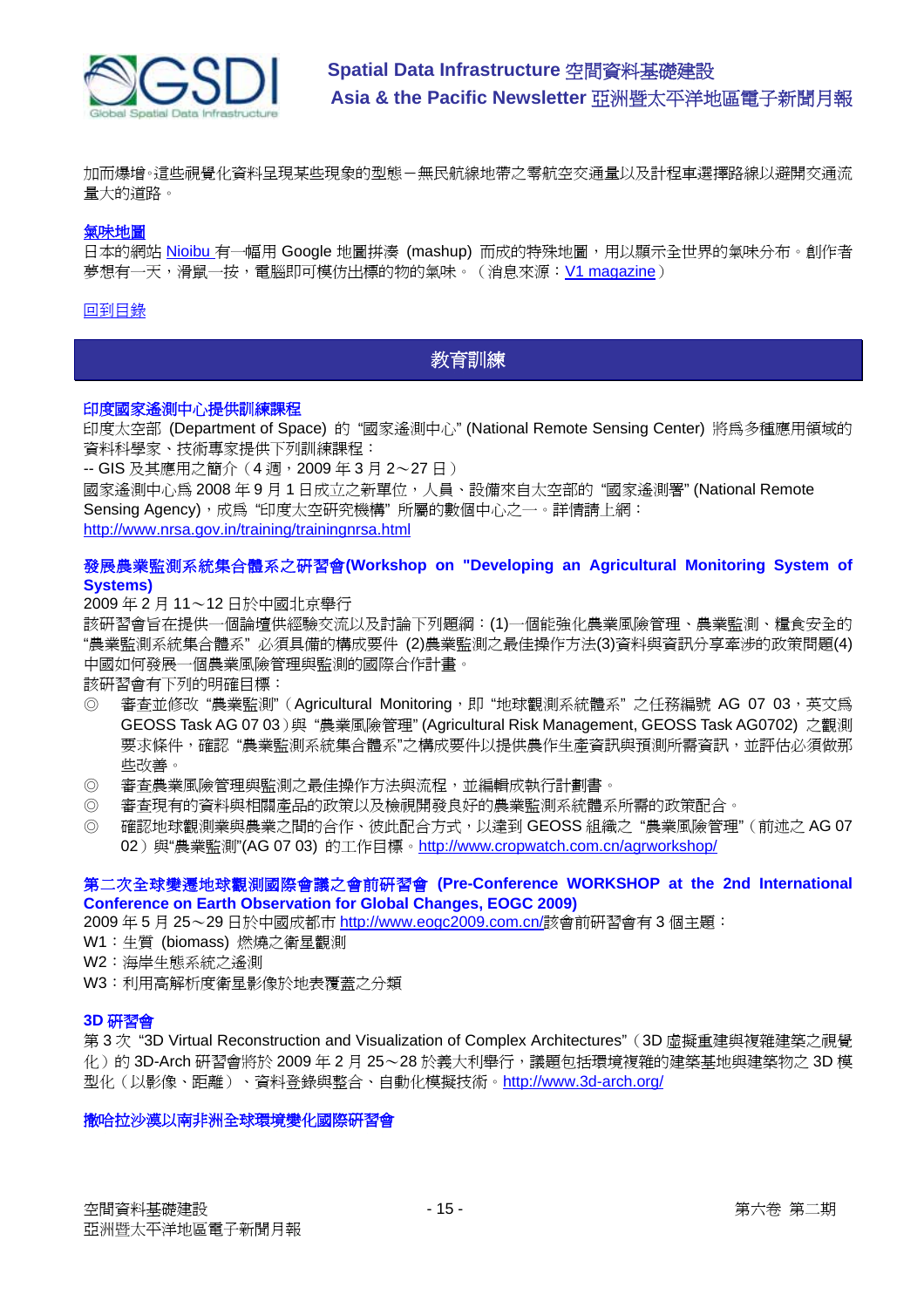

國際科學聯合會(International Council for Science, ICSU)非洲區辦事處(Regional Office for Africa ,ROA) 與南 非政府的 "國家研究基金會" (National Research Foundation ,NRF) 及其合作機構共同籌備舉辦 "撒哈拉沙漠以南 非洲之全球環境變化(包括氣候變化與導致之改變)的國際專家研習會" (International Workshop of Experts on Global Environmental Change 【including Climate Change and Adaptation】in sub-Saharan Africa),該研習會 將於2009年2月9日~11日在南非的布里托利亞 (Pretoria) 舉行。

該研習會開放讓公、私機構與組織(政府單位、學術界、產業界、聯合國所屬機構、非政府組織等)的研究員、決 策者參加,只要是對 ICSU ROA 針對撒哈沙漠以南之非洲(又稱黑色非洲,為世界最貧窮區域之一)的全球環境 變化所執行的科學研究計畫有意貢獻一已之力者皆可報名。該研習會聚焦於6個研究計畫,各計畫之主題如下:

- Project GC01: 非洲之十地地表侵蝕 (Land Degradation)、牛物物種減少、人類福祉
- Project GC02: 氣候變化及其對非洲降雨量之影響
- Project GC03: 糧食供應系統遇到變化(例如氣候)之調節能力 (Resilience of Food Supply Systems)
- Project GC04: 水資源與管理
- Project GC05: 大氣組成結構之變化 (Atmospheric Composition Change)
- Project GC06: 非洲的海洋環境、資源 (Africa's Oceanographic Uniqueness)

該研習會也安排數場專題講課與海報展示之討論會,主要目的是以小組方式討論上述研究計畫之準備工作。有意展 示海報者請在2008年12月19日前將海報內容摘要提交 ICSU ROA 秘書處。報名參加研習會請參見 [http://www.icsu-africa.org/docs/iwegec\\_call.pdf](http://www.icsu-africa.org/docs/iwegec_call.pdf)

# 第 **4** 次 **"**地理分析、都市模擬、空間統計**"** 國際研習會 **(Fourth International Workshop on "Geographical Analysis, Urban Modeling, Spatial Statistics" GEOG-AN-MOD 09)**

**<**<http://www.lisut.org/workshop/GEOG-AN-MOD09/>**<**[http://www.lisut.org/workshop/GEOG-AN-MOD09/](http://www.lisut.org/workshop/GEOG-AN-MOD09/%3E%E8%88%872009)**>**與 **2009** 年 **"**計算機科學及其應用**"** 國際會議 **(The 2009 International Conference on Computational Science and its Applications, ICCSA 2009)** 同時同地舉行

日期:2009 年 6 月 29 日至 7 月 2 日 地點:南韓龍仁市(首爾以南約 40 公里)慶熙大學 (Kyung Hee University) 之國際校區 重要事項日期 2009 年 2 月 16 日:完整報告收件之截止 2009 年 3 月 24 日:報告接受與否之通知 2009 年 4 月 12 日:照像排版報告 (Camera Ready Papers) 收件之截止 2009 年 6 月 29 日至 7 月 2 日:ICCSA 2009 會議 <http://www.iccsa.org/>

#### **CIESIN** 舉辦地理空間資料分析技術訓練研習會

設於美國哥倫比亞大學 (Columbia University) 之 "地球研究所" (The Earth Institute) 所屬的 "國際地球科學資訊 網中心" (The Center for International Earth Science Information Network, CIESIN) 舉辦一個為期 5 天的地理空間 資料分析技術訓練研習會,應用領域是以達聯合國所訂之"千年發展目標" (Millennium Development Goals, 旨 在消除貧窮)與永續發展為目的之人口研究。CIESIN 目前正接受申請,將從全球申請者選出最多 10 名參加訓練 研習會,並提供研習費用、交通與住宿費用之全額補助以及小額的餐飲補助。有意參加須填申請表格、附上所有規 定的文件資料,寄到申請表上指定的地址。請注意:最好用 e-mail 寄件。

申請須知可從下列網址下載 <http://m1e.net/c?83738693-KuhSKdD5SHmkQ%403929089-G5izeOzNmiTzg>

申請截止日期為 2009年2月23日(星期一),評選結果將於 2009年3月2日公布。

該研習會承蒙 "人口科學研究國際協會"(the International Union for the Scientific Study of the Population, IUSSP,非營利之專業人士:研究人員組織,總部在法國巴黎)之財務贊助,方得以成行。

回到目錄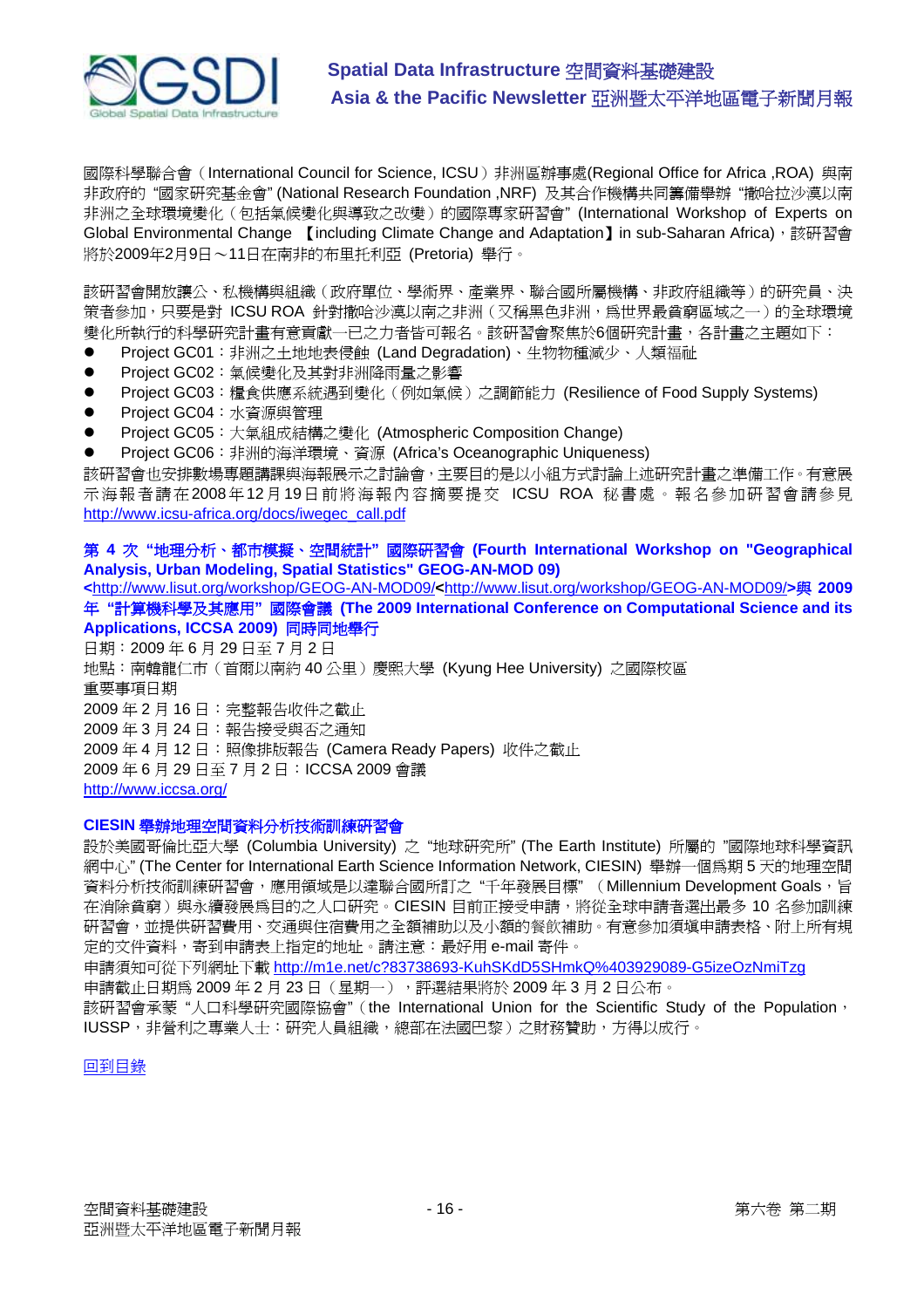

# 獎助金、獎勵

# **The 8th Geospatial Solutions Applications Contest**(第 **8** 屆 **Geospatial Solutions** 應用競賽,註:**Geospatial Solutions** 為 **GIS** 與地理空間技術 的國際論壇組織)

報名參加該競賽即有機會贏得 LizardTech(美國軟體公司)的軟體產品

GeoExpress Tools 或 DeLorme(美國公司)生產的 Bluelogger GPS Receiver 加上 XMap 5.2 Professional 軟體 或 ERDAS (美國公司)的 TITAN GeoHub ! 同時, 比賽結果的前幾名將會登於 Geospatial Solutions 的網站。報 名參加者需提出地理空間技術的創新或具成本辦的應用,以(大約) 500個字說明。說明的格式在 <http://www.geospatial-solutions.com/applicationsContest>

(消息來源:Geospatial Solutions)

# **NAVTEQ Global LBS Challenge**(**NAVTEQ** 主辦之全球 **LBS** 競賽,註:**NAVTEQ** 為全球兩大電子地圖供應商



之一,LBS 即 Location-based Service,位置搜尋服務)-今年的競賽,NAVTEQ 提 供總值超過 525 萬美元的獎金與獎品。該競賽為 LBS 產業界的盛事,優勝者不僅贏得 業界認同,也達到其 LBS 行動應用的國際宣傳。報名洽 www.LBSChallenge.com。亞 太地區報名將於 2009 年 2 月 13 日截止。

## 中國政府提供留學澳洲之獎金

中國之 "國家留學基金管理委員會" 將提供中國博士後研究員在澳洲新南威爾斯大學 (University of New South Wales) 進修之獎學金, 名額不詳。該項進修由該大學葛林林 (Linin Ge, 華裔) 指導, 他是"合成孔徑雷達干涉 測量" (interferometric synthetic aperture radar) 應用方面的國際知名專家。(消息來源:*Asia Survey Magazine* <http://www.asmmag.com/news/Professor%20linlin%20Ge%20scholoarship>)

# **EOGC 2009** 將提供補助金予來自開發中國之與會者

第二次全球變遷地球觀測國際會議 **(the 2nd International Conference on Earth Observation for Global Changes, EOGC 2009)** 將提供數個補助金 (enrichment grants)名額, 供來自開發中國家的參加者申請。申請者 請在 2009年3月15日前 e-mail 到 eogc2009@gmail.com,隨要說明需要補助的原因(例如預算短絀)且必須符 合下列條件:

—居住在開發中國家 (Official Development Assistance, ODA)之接受國或轉型中的國家(不包括申請者的母國)。

- —從其它來源無法獲得財物支援或獲得之金額不足以參加此次會議。
- —在此次會議提出報告,而且
- —附上會議"科學委員會"(Scientific Committee) 所發之整篇報告可接受的證明。

#### **URISA**舉辦第三次年度學生論文競賽

都市與區域資訊系統協會(Urban and Regional Information Systems Association, URISA, 非營利之地理資訊專 業人員組織,總部設於美國伊利諾州)舉辦其第3次年度學生論文競賽,目的是激勵大學生與研究所畢業的學生展 現資訊系統的開發與運用能力,這些資訊系統包括他們所學的領域以及一般性之應用。該競賽為開放性質,尤其歡 迎對使用GIS、資訊技術、地理空間技術、規劃與社區發展技術之職業工作有興趣的學生參加。論文提交之截止日 期為2009年5月1日。(消息來源:<http://www.urisa.org>)

# 回到目錄

# 徵求人才

職位:地理空間資料庫顧問 (GeoSpatial Database Consultant) 工作地點:澳洲墨爾本 (Melbourne)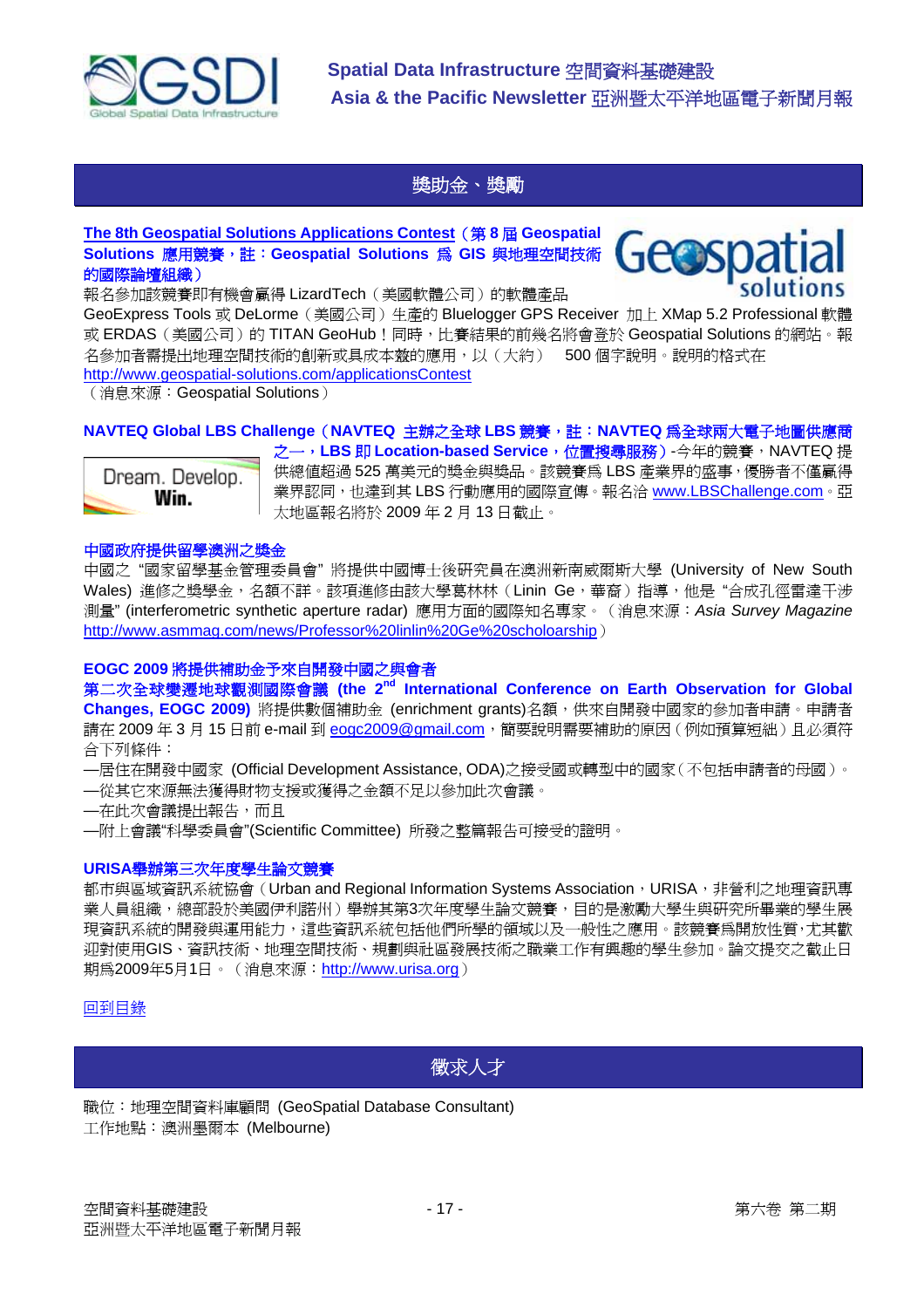

徵才單位為一家有名的GIS機構。該職位將享有開放的辦公環境,與充滿活力、友善氣氛的同仁共事。該機構目前 有很多大型客戶,該職位將得以接觸尖端科技,不僅接受科技薰陶而且以顧問身份服務客戶。 注意:申請人必須有澳洲公民或住民身份,或至少有仍有效澳洲工作簽證或工作權。

意者請洽:Diversiti Pty Ltd Simone Connell 電話: 03 8629 1164 simone.connell@diversiti.com.au

# 回到目錄

**GSDI** 第 **11** 次國際大會 **(GSDI 11)** 徵求有關的報告(**GSDI-11** 將於 **2009** 年 **6** 月 **15-19** 日在荷蘭鹿特丹舉行)。 **2008** 年 **12** 月 **1** 日為止已提交到 GSDI 11 聯合會議的完整報告 (Full Papers) 會被考慮列入會議時發送的已審核 報告集 (refereed Book) 或列入會議後出版的 "空間資料基礎架構研究國際期刊" (International Journal of Spatial Data Infrastructure Research) 的專輯 (Special Issue)。2008 年 12 月 1 日以後到 **2009** 年 **4** 月 **1** 日為止提交的完 整報告也有機會列入該期刊的專輯。(消息來源: <http://gsdi.org/gsdi11/papers.html>)

關於即將來臨的全球性或國際性的主要會議,請瀏覽 GSDI 網站 upcoming conference list

| <b>Date</b>          | <b>Location</b>                                              | <b>Event</b>                                                                                                                                                                                                                                                                                                                                                                                                                                                |
|----------------------|--------------------------------------------------------------|-------------------------------------------------------------------------------------------------------------------------------------------------------------------------------------------------------------------------------------------------------------------------------------------------------------------------------------------------------------------------------------------------------------------------------------------------------------|
| <b>February 2009</b> |                                                              |                                                                                                                                                                                                                                                                                                                                                                                                                                                             |
| 2-4 February         | Mainz,<br>Germany<br>梅因斯<br>德國                               | <b>Spatial Information for Sustainable Management of Urban Areas</b><br>Contact: http://www.i3mainz.fh-mainz.de/FIG-Workshop/index.html                                                                                                                                                                                                                                                                                                                     |
| 4-6 February         | Kyoto,<br>Japan<br>京都<br>日本                                  | 3rd GEOSS Asia-Pacific Symposium, Kyoto, Japan<br>Website: http://www.prime-intl.co.jp/geoss/                                                                                                                                                                                                                                                                                                                                                               |
| 08 - 14 February     | Obergurgl,<br>Osterreich<br>[AUSTRIA]<br>歐柏格<br>奧斯特來契<br>奧地利 | <b>15th International Geodatic Week</b><br>E-mail: geodaetischewoche@uibk.ac.at<br>Website: http://geodaesie.uibk.ac.at/obergurgl.html                                                                                                                                                                                                                                                                                                                      |
| 9 - 11 February      | Pretoria,<br>South Africa<br>布里托利亞<br>南非                     | <b>International Workshop of Experts on Global Environmental</b><br><b>Change (including Climate Change and Adaptation) in</b><br>sub-Saharan Africa<br>All correspondence should be sent to: ICSU Regional Office for<br>Africa Fax: +27(0)12-481-4273,<br>Email: d.nyanganyura@icsu-africa.org ; a.enow@icsu-africa.org ;<br>b.mahlalela@icsu-africa.org; k.potgieter@icsu-africa.org<br>See EIS-AFRICA website for more information (www.eis-africa.org) |
| $9 - 13$ February    | La Habana,<br>Cuba<br>拉哈巴納<br>古巴                             | <b>Geomatica 2009</b><br>E-mail: informaticahabana@mic.cu<br>Website: www.informaticahabana.com                                                                                                                                                                                                                                                                                                                                                             |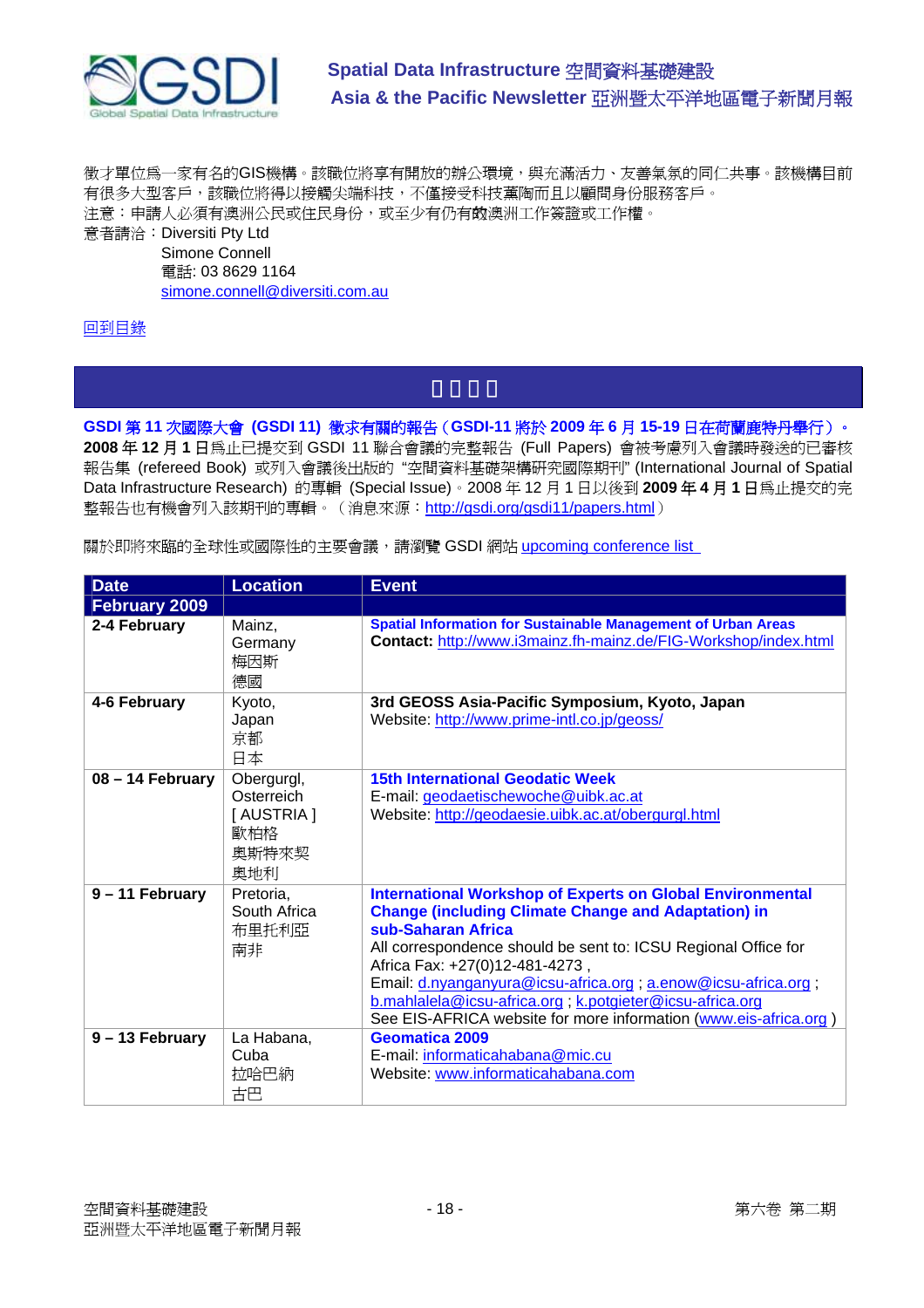

| 10-13 February<br>"UPDATED" | Hyderabad,<br>India<br>海德拉巴<br>印度        | Map World Forum 2009 Contact: info@mapworldforum.org. To be<br>held with Geospatial Science Forum 2009<br>Contact: giscience@gisdevelopment.net<br><b>Paper Abstract Submission deadline closed</b><br>Paper abstracts are invited for all technical sessions, seminars,<br>forums and symposiums. Paper abstracts can be submitted online<br>at the conference site www.mapworldforum.org. The theme of the<br>conference this year is 'Geospatial Technology for Sustainable<br>Planet Earth'.<br>The Geospatial Developers Forum will be held under the umbrella<br>of Map World Forum 2009 on12 February 2009 at Hyderabad<br>International Convention Centre (HICC), Hyderabad,<br>Website:<br>http://www.mapworldforum.org/geodevelopers/programmeoutline.ht<br>m                                      |
|-----------------------------|------------------------------------------|--------------------------------------------------------------------------------------------------------------------------------------------------------------------------------------------------------------------------------------------------------------------------------------------------------------------------------------------------------------------------------------------------------------------------------------------------------------------------------------------------------------------------------------------------------------------------------------------------------------------------------------------------------------------------------------------------------------------------------------------------------------------------------------------------------------|
| 11-13 February              | Hyderabad,<br>India<br>海德拉巴<br>印度        | <b>Location Summit 2.0</b><br>the first Global Summit on Positioning and Navigation scheduled for<br>February 11 - 13, 2009, to be held at Hyderabad International<br>Convention Centre, Hyderabad, India. The theme for the three-day<br>summit is "Towards Collaborative Model" that will bring together the<br>pioneers, industry leaders and developers who are setting the<br>direction for the future of location technologies and markets.<br>http://www.locationsummit.com/summit/index.htm<br>Conference Brochure:<br>http://www.locationsummit.com/summit/Location_Summit.pdf<br><b>Important Dates:</b> Abstract submission $-20th$ October, 2008<br>Acceptance $-5^{th}$ November, 2008<br>Full Paper - 15 <sup>th</sup> December, 2008<br>Author Registration - 30 <sup>th</sup> December, 2008 |
| 25-28 February              | Trento,<br>Italy<br>特倫托<br>義大利           | 3rd International Workshop3D-ARCH 2009<br>3D Virtual Reconstruction and Visualization of Complex<br><b>Architectures</b><br>Website: http://www.3d-arch.org/<br>Dates:<br>Abstract submission (one page A4): Dec 1st, 2008<br>Notification of acceptance: Dec 20th, 2008<br>Deadline for full paper: Jan 30th, 2008<br>$\bullet$                                                                                                                                                                                                                                                                                                                                                                                                                                                                             |
| <b>March 2009</b>           |                                          |                                                                                                                                                                                                                                                                                                                                                                                                                                                                                                                                                                                                                                                                                                                                                                                                              |
| 2-6 March                   | Tahiti<br>大溪地                            | 11th Pacific Science Inter-Congress Theme: "Pacific countries and<br>their ocean facing local and global changes". Abstract deadline:<br>October 2008.                                                                                                                                                                                                                                                                                                                                                                                                                                                                                                                                                                                                                                                       |
| 8-13 March                  | Baltimore,<br>Maryland<br>巴爾的摩<br>美國馬里蘭州 | <b>2009 Annual Conference</b><br>American Society for Photogrammetry & Remote Sensing (ASPRS)<br>http://www.asprs.org/baltimore09/index.html                                                                                                                                                                                                                                                                                                                                                                                                                                                                                                                                                                                                                                                                 |
| <b>15-22 March</b>          | Istanbul,<br>Turkey<br>伊斯坦堡<br>土耳其       | 5th World Water Forum<br>Contact: m.giard@worldwatercouncil.org                                                                                                                                                                                                                                                                                                                                                                                                                                                                                                                                                                                                                                                                                                                                              |
| 16 - 19 March               | Tel-Aviv,<br>Israel<br>特拉維夫<br>以色列       | WG VIII/12 6th EARSeL SIG IS Workshop "IMAGING<br>SPECTROSCOPY: Imaging Spectroscopy: Innovative tool for<br>scientific & commercial environmental applications"<br>E-mail: bendor@post.tau.ac.il<br>Website: www.earsel6th.tau.ac.il                                                                                                                                                                                                                                                                                                                                                                                                                                                                                                                                                                        |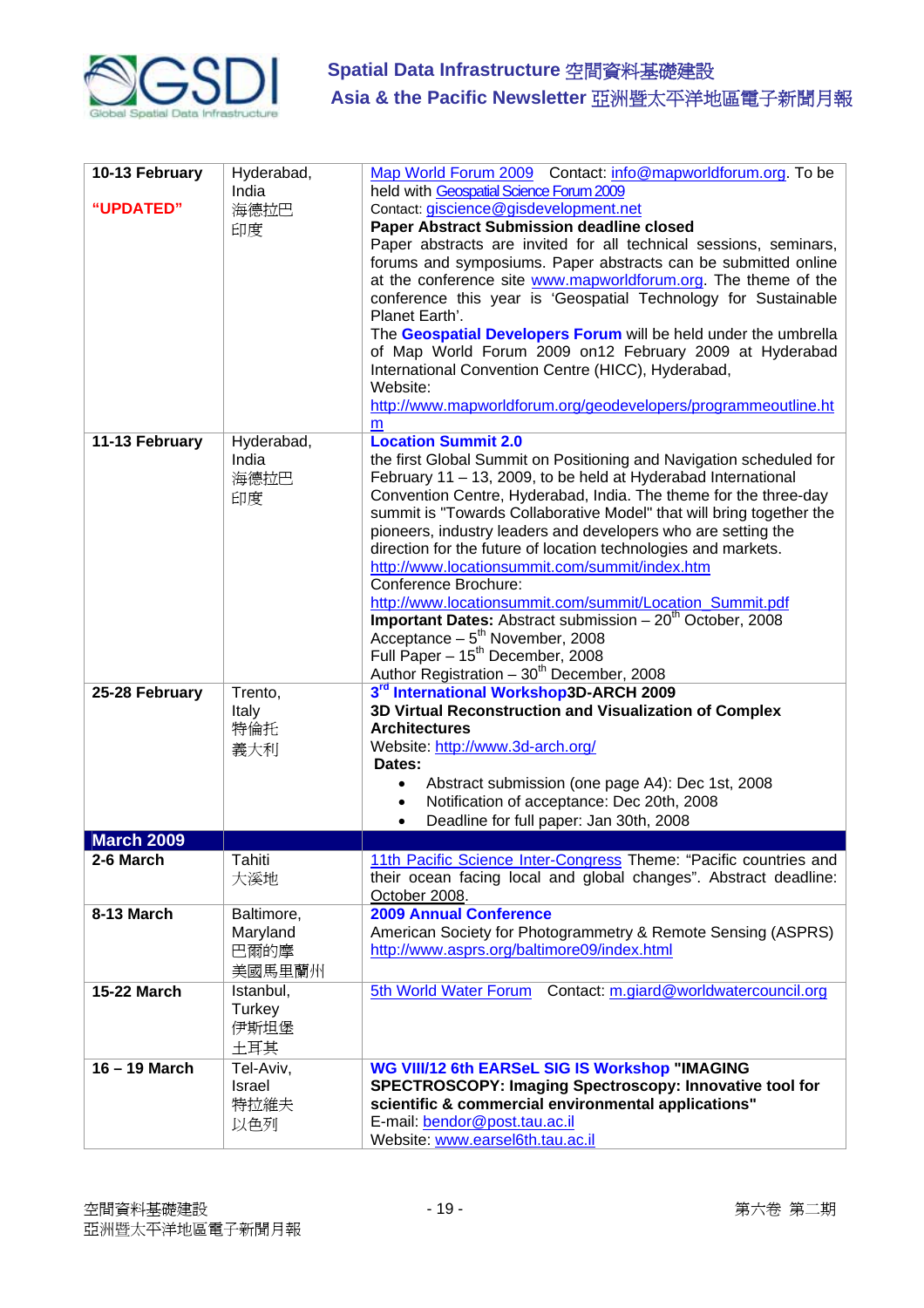

| <b>22-27 March</b>            | Las Vegas<br>拉斯維加斯<br><b>AMERICAN GEOGRAPHERS</b>                  | Join 8,000 geographers, GIS specialists, and environmental<br>scientists for the latest in research, policy, and applications in<br>geography, sustainability, and GIScience during the AAG Annual<br>Meeting in Las Vegas to be held March 22-27, 2009.<br>Visit http://www.aag.org for additional information.                                                       |
|-------------------------------|--------------------------------------------------------------------|------------------------------------------------------------------------------------------------------------------------------------------------------------------------------------------------------------------------------------------------------------------------------------------------------------------------------------------------------------------------|
| 30 March<br>-1 April<br>"NEW" | Denver,<br>Colorado<br>丹佛<br>科羅拉多州                                 | <b>6th ANNUAL CONFERENCE</b><br>The theme of Spar 2009 is 3D Imaging and Positioning for<br>Engineering, Construction and Manufacturing. The event will focus<br>on 3D laser scanning, mobile survey and mapping, lidar,<br>dimensional control, asset management, BIM/CAD/GIS integration<br>and security planning.<br>Website: http://www.sparllc.com/spar2009.php   |
| <b>April 2009</b>             |                                                                    |                                                                                                                                                                                                                                                                                                                                                                        |
| April 8-9, 2009<br>"NEW"      | Toronto,<br>Canada<br>多倫多<br>加拿大                                   | <b>DMTI Spatial announces registration for Expedition 2009</b><br>DMTI Spatial (DMTI), provider of solutions for location intelligence,<br>announced that registration is now open for its annual customer and<br>partner conference, Expedition 2009. The Conference is scheduled<br>for, at The King Edward Hotel in Toronto<br>Website: http://www.dmtispatial.com  |
|                               |                                                                    |                                                                                                                                                                                                                                                                                                                                                                        |
| <b>14-16 April</b><br>"NEW"   | Dubai,<br><b>UAE</b><br>杜拜<br>阿拉伯聯合大公<br>國                         | <b>Map Middle East</b><br>Website: http://www.mapmiddleeast.org/                                                                                                                                                                                                                                                                                                       |
| <b>15-17 April</b><br>"NEW"   | Moscow region<br>莫斯科區<br>俄羅斯                                       | III International conference Remote Sensing - the Synergy of<br><b>High Technologies</b><br>Website: http://www.sovzondconference.ru/eng/                                                                                                                                                                                                                              |
| 19-22 April                   | Tampa,<br>FL,<br><b>USA</b><br>坦帕<br>佛羅里達<br>美國                    | <b>Geospatial Infrastructure Solutions Conference 2009</b><br>E-mail: info@gita.org<br>Website: http://gita.org<br>The Geospatial Information & Technology Association (GITA) is<br>very pleased to announce that an expanded slate of topics will be<br>covered in more than 100 sessions during GITA's 2009 Geospatial<br><b>Infrastructure Solutions Conference</b> |
| <b>May 2009</b>               |                                                                    |                                                                                                                                                                                                                                                                                                                                                                        |
| $3-8$ May                     | Eilat,<br>Israel<br>埃拉特<br>以色列                                     | FIG Working Week and XXXII General Assembly - New Horizons<br>across the Red Sea - Surveyors Key Role in Accelerated<br><b>Development</b><br>Contact: fig@fig.net                                                                                                                                                                                                     |
| $4-6$ May<br>"NEW"            | Khobar,<br>Saudi Arabia<br>科巴<br>沙烏地阿拉伯                            | The Fourth National GIS Symposium in Saudi Arabia<br>Website: http://www.saudigis.org/                                                                                                                                                                                                                                                                                 |
| $4-8$ May                     | Stresa,<br>Lago Maggiore,<br>Northern Italy<br>史翠薩<br>拉哥美吉爾<br>義大利 | 33rd ISRSE (The 33rd International Symposium on 'Remote<br><b>Sensing of the Environment')</b><br>http://isrse-33.jrc.ec.europa.eu/index.php?page=home                                                                                                                                                                                                                 |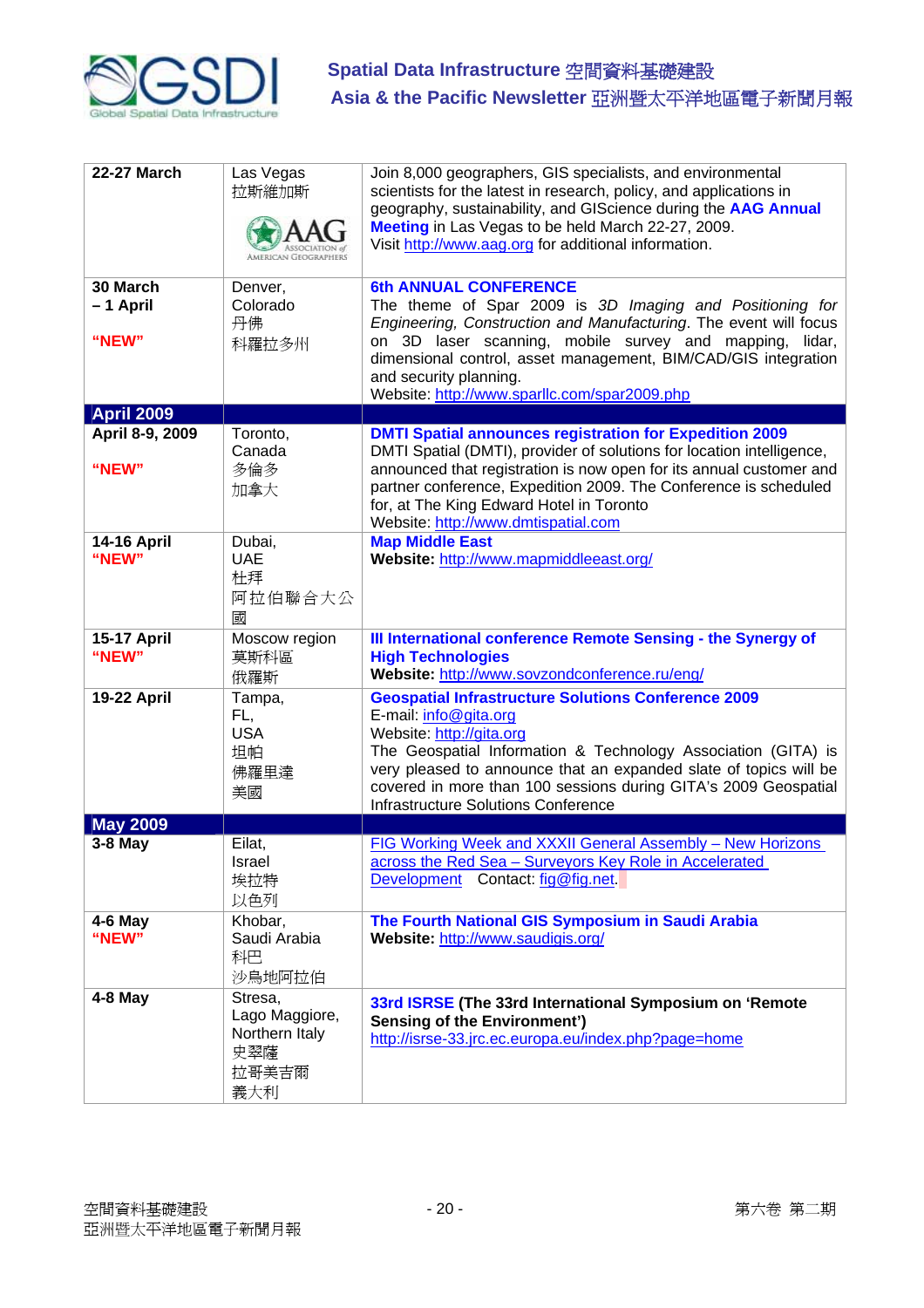

| 08-11, May                                                                                                                                          | Riyadh,                                                                                                                                             | <b>Remote Sensing Arabia</b>                                                                                                                                                                                                                                                                                                                                                                                                                                                                                                                                                                                                                                                                                                                                                                               |
|-----------------------------------------------------------------------------------------------------------------------------------------------------|-----------------------------------------------------------------------------------------------------------------------------------------------------|------------------------------------------------------------------------------------------------------------------------------------------------------------------------------------------------------------------------------------------------------------------------------------------------------------------------------------------------------------------------------------------------------------------------------------------------------------------------------------------------------------------------------------------------------------------------------------------------------------------------------------------------------------------------------------------------------------------------------------------------------------------------------------------------------------|
|                                                                                                                                                     | Saudi Arabia<br>利雅德<br>沙烏地阿拉伯                                                                                                                       | Website: www.remotesensingarabia.com                                                                                                                                                                                                                                                                                                                                                                                                                                                                                                                                                                                                                                                                                                                                                                       |
| 25-29 May                                                                                                                                           | Chengdu,<br>China<br>成都<br>中國                                                                                                                       | <b>EOGC2009 (the Second International Conference on Earth</b><br><b>Observation for Global Changes)</b><br>Website: http://www.eogc2009.com.cn/).<br>The deadline for abstracts closed on 31 December, 2008.<br>Conference web site: http://www.eogc2009.com.cn/<br>Contact:<br>Xianfeng Zhang, Ph.D., Conference Secretariat, EOGC2009<br>Institute of Remote Sensing & GIS, Peking University<br>Beijing 100871, China<br>Tel: 86-10-62759123<br>Email: xfzhang@pku.edu.cn                                                                                                                                                                                                                                                                                                                               |
| <b>June 2009</b>                                                                                                                                    |                                                                                                                                                     |                                                                                                                                                                                                                                                                                                                                                                                                                                                                                                                                                                                                                                                                                                                                                                                                            |
| $01 - 04$ June                                                                                                                                      | Vancouver, BC,<br>Canada<br>溫哥華<br>加拿大                                                                                                              | <b>GeoTec Event 2009</b><br>E-mail: khastings@geoplace.com<br>Website: www.geoplace.com                                                                                                                                                                                                                                                                                                                                                                                                                                                                                                                                                                                                                                                                                                                    |
| 2-5 June                                                                                                                                            | Hannover,<br>Germany<br>漢諾威<br>德國                                                                                                                   | Call for Papers for the 12th AGILE International Conference<br>Deadline of pre-conference workshop proposals: November 30,<br>2008; Deadline for full paper submissions: December 12, 2008;<br>Deadline for short paper and poster submissions: January 16, 2009<br>http://www.ikg.uni-hannover.de/agile/                                                                                                                                                                                                                                                                                                                                                                                                                                                                                                  |
| 15-19 June<br>Theme: Spatial<br>Data<br>Infrastructure<br>Convergence -<br><b>Building SDI</b><br><b>Bridges to</b><br>address Global<br>Challenges | Rotterdam,<br>The Netherlands<br>鹿特丹<br>荷蘭<br>Information:<br>http://www.gsdi.o<br>rg/gsdi11<br>(English) and<br>http://www.gsdi1<br>$1.n!$ (Dutch) | 11th International Conference on Global Spatial Data Infrastructure<br>(GSDI 11)<br>The first call for papers is published at<br>http://www.gsdi.org/gsdi11/papers.html. Please, visit<br>http://www.gsdi.org/gsdi11 for more information. If you want to<br>secure your participation in the GSDI 11 World Conference, it is now<br>possible to register here as well!<br>DEADLINES: 1 December, 2008 and 1 April, 2009<br>Contact information:<br>PCO agency GSDI 11 (BlomBerg Instituut/Geonovum)<br>Esther Stukker, tel. +31 (0)73 - 684 25 25<br>and e-mail: e.stukker@geonovum.nl                                                                                                                                                                                                                    |
| 22 June 2009                                                                                                                                        | Centre for<br>Geospatial<br>Science,<br>University of<br>Nottingham,<br>UK<br>諾丁漢大學<br>地理空間科學中心<br>英國                                               | <b>CFP - FIRST OPEN SOURCE GIS UK CONFERENCE 2009</b><br>Website: http://www.opensourcegis.org.uk<br>The Centre for Geospatial Science of University of Nottingham,<br>Open Source Geospatial Foundation (UK Chapter), ICA Working<br>Group on Open Source Geospatial Technologies, SOSoRNET and<br>Open Knowledge Foundation are organizing the First Open Source<br><b>GIS UK Conference</b><br>Abstracts (max 500 words) can be submitted to<br>Suchith.Anand@nottingham.ac.uk before 15 March 2009.<br><b>IMPORTANT DATES:</b><br>* Abstracts Submission deadline: 15 February 2009<br>* Notification of acceptance: 15th March 2009<br>* Final papers delivered by: 15 May 2009<br>* OSGEO UK Live Software demo submission deadline: 30 April<br>2009<br>* Notification of acceptance: 15th May 2009 |
| 29 June - 2 July                                                                                                                                    | Yongin,                                                                                                                                             | Fourth International Workshop on "Geographical Analysis,                                                                                                                                                                                                                                                                                                                                                                                                                                                                                                                                                                                                                                                                                                                                                   |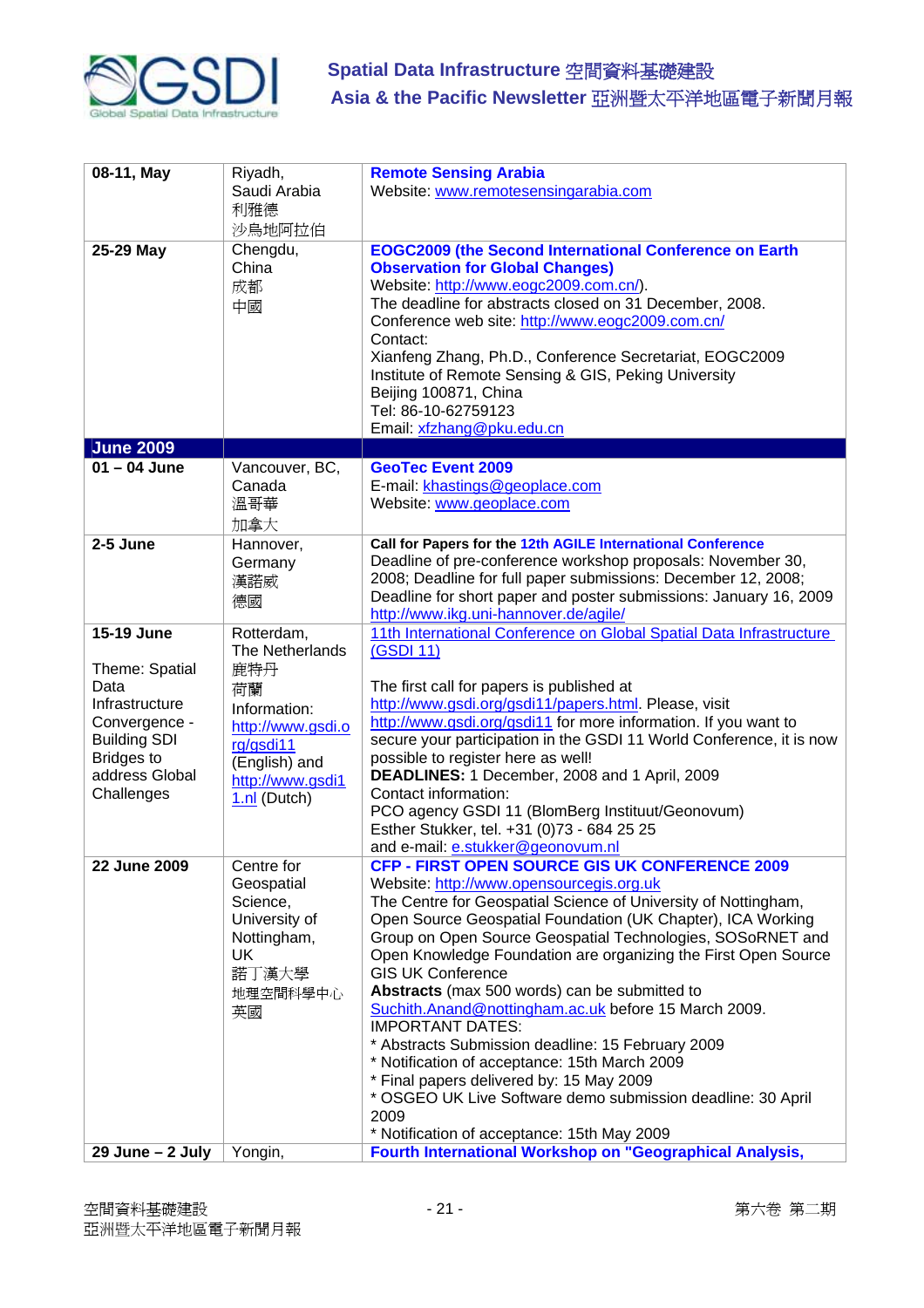

| "NEW"                      | Korea<br>龍仁<br>南韓                             | <b>Urban Modeling, Spatial Statistics" (GEOG-AN-MOD 09)</b><br>http://www.lisut.org/workshop/GEOG-AN-MOD09/<br>in conjunction with<br>The 2009 International Conference on Computational<br><b>Science and its Applications (ICCSA 2009)</b><br>June 29th to July 2rd, 2009<br>Kyung Hee University-Global Campus, Yongin (Korea)<br>http://www.iccsa.org/<br>*Important dates<br>*16 February 2009: Deadline for full paper submission<br>*24 March 2009: Notification of acceptance<br>*12 April 2009: Deadline for Camera Ready Papers<br>*June 29 - July 2, 2009: ICCSA 2009 Conference. |
|----------------------------|-----------------------------------------------|----------------------------------------------------------------------------------------------------------------------------------------------------------------------------------------------------------------------------------------------------------------------------------------------------------------------------------------------------------------------------------------------------------------------------------------------------------------------------------------------------------------------------------------------------------------------------------------------|
| <b>July 2009</b>           |                                               |                                                                                                                                                                                                                                                                                                                                                                                                                                                                                                                                                                                              |
| 7-11 July                  | Cape Town,<br>South Africa<br>開普敦<br>南非       | 2009 IEEE International Geoscience & Remote Sensing<br><b>Symposium (IGARSS)</b> www.igarss09.org                                                                                                                                                                                                                                                                                                                                                                                                                                                                                            |
| 13-14 July                 | Oxford,<br>UK<br>牛津<br>英國                     | <b>GEOSENSOR NETWORKS 2009</b><br>Website: http://www.comlab.ox.ac.uk/geosensornetworks/<br>Sponsored by: University of Oxford<br>Papers to be published by Springer<br><b>IMPORTANT DATES:</b><br>Paper Submission: 3 April 2009<br>Notification of Acceptance: 27 April 2009<br>Camera Ready Papers Due: 5 May 2009<br>Conference: 13-14 July 2009                                                                                                                                                                                                                                         |
| 13-17 July                 | San Diego, CA,<br><b>USA</b><br>聖地牙哥<br>加州 美國 | 29 <sup>th</sup> ESRI International User Conference<br>The deadline for abstract submissions has been extended to<br>November 14, 2008:<br>Abstracts can be submitted at www.esri.com/ucpapers                                                                                                                                                                                                                                                                                                                                                                                               |
| 13-17 July<br>"NEW"        | Cairns,<br>Australia<br>克恩斯<br>澳洲             | 18th IMACS WORLD CONGRESS - MODSIM09<br>International Congress on Modelling & Simulation<br>"Interfacing Modelling and Simulation with Mathematical and<br><b>Computational Sciences"</b><br>Early Bird Registration closes Friday 13 March 2009<br>Submission and Acceptanbce od Abstracts has CLOSED<br>Final papers submitted Friday 13 March 2009<br>Websites: http://www.imacs-modsim-world-congress.org<br>http://www.mssanz.org.au/modsim09                                                                                                                                           |
| <b>July 27-31</b><br>"NEW" | Vancouver,<br>Canada<br>溫哥華<br>加拿大            | GeoWeb2009<br>GeoWeb 2009 organizers are currently seeking submissions for<br>presentations and workshops at<br>http://geowebconference.org/papers-workshops.<br>Details: All abstracts must 200 words and be submitted via the                                                                                                                                                                                                                                                                                                                                                              |
|                            |                                               | online form at http://geowebconference.org/papers-workshops no<br>later than February 27, 2009.<br>For all questions regarding the submission of abstracts and agendas<br>please contact Julie Eckhart at jeckhart@gita.org. Complete<br>information on the call for papers process and conference may be<br>obtained at http://www.geowebconference.org.                                                                                                                                                                                                                                    |
| <b>August 2009</b>         |                                               |                                                                                                                                                                                                                                                                                                                                                                                                                                                                                                                                                                                              |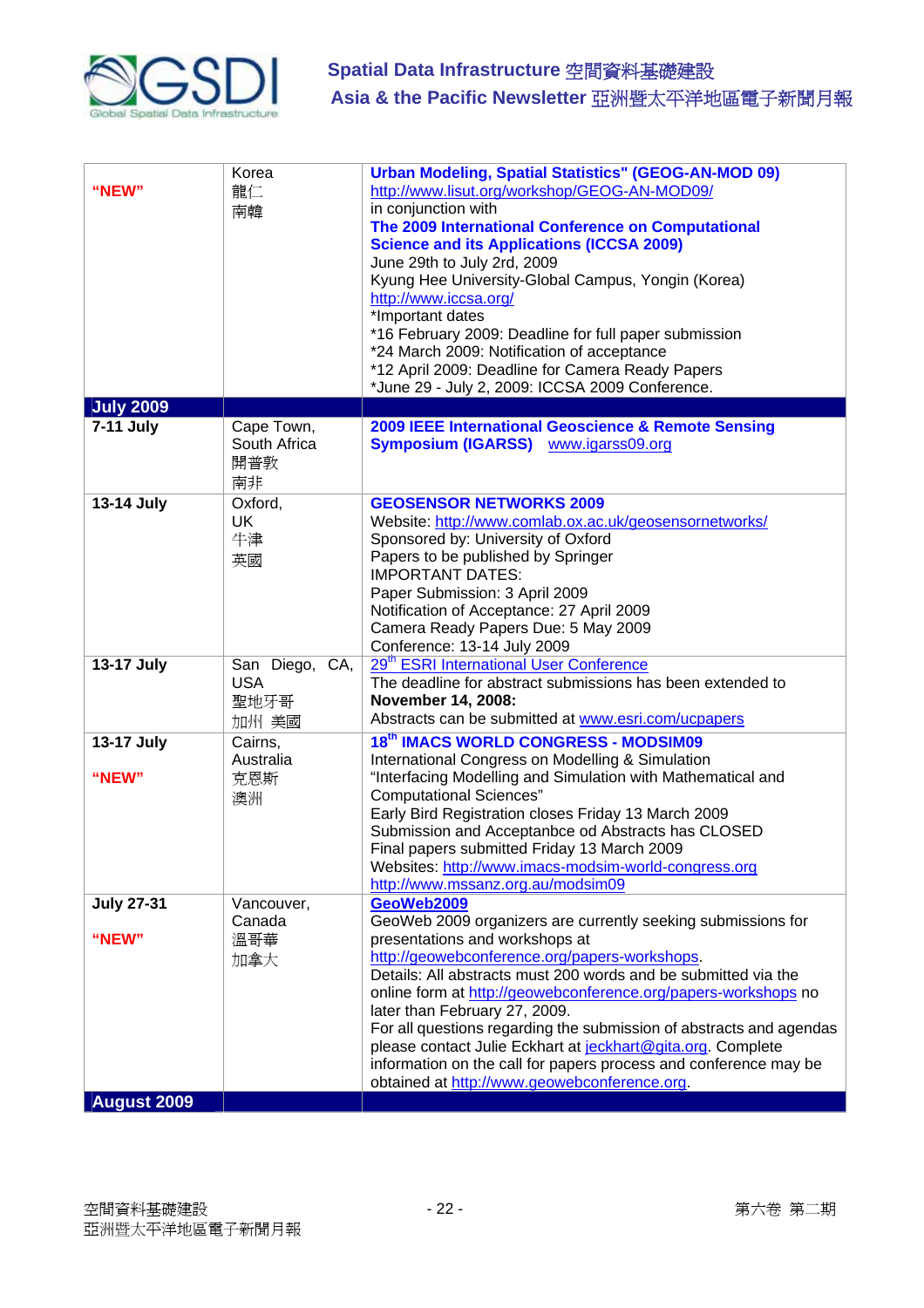

| 4 - 7 August                       | Bali<br>Indonesia<br>峇里島<br>印尼                  | 10th South East Asian Survey Congress (SEASC '09) Hosted by<br>Bakosurtanal (Indonesia's land information agency)<br>Contact: dkirana@bakosurtanal.go.id                                                                                                                                                                                                                                                                                                                                                                                                                                                                                                                                                                                                                                                                                                                                                                                                                                                                                                                                                                                                                                                                                                                        |
|------------------------------------|-------------------------------------------------|---------------------------------------------------------------------------------------------------------------------------------------------------------------------------------------------------------------------------------------------------------------------------------------------------------------------------------------------------------------------------------------------------------------------------------------------------------------------------------------------------------------------------------------------------------------------------------------------------------------------------------------------------------------------------------------------------------------------------------------------------------------------------------------------------------------------------------------------------------------------------------------------------------------------------------------------------------------------------------------------------------------------------------------------------------------------------------------------------------------------------------------------------------------------------------------------------------------------------------------------------------------------------------|
| 3-14 August                        | Rio de Janeiro,<br><b>Brazil</b><br>里約熱內盧<br>巴西 | <b>XXVII General Assembly of the International Astronomical Union</b>                                                                                                                                                                                                                                                                                                                                                                                                                                                                                                                                                                                                                                                                                                                                                                                                                                                                                                                                                                                                                                                                                                                                                                                                           |
| 27-8 August<br>"NEW"               | Bishkek,<br>Kyrgyzstan<br>比斯凱克<br>吉爾吉斯共和國       | <b>GISCA '09 Conference (3rd Central Asia GIS)</b><br>Call for Papers announced for GISCA'09 Conference<br>The Kyrgyz State University for Construction, Transportation and<br>Architecture together with the Salzburg University Centre for<br>Geoinformatics have published a call for papers for the forthcoming<br>GISCA (GIS-in-Central-Asia) conference. The conference is being<br>organised on August 27-28, 2009 in Bishkek, Kyrgyzstan with a<br>focus on "GIScience for Environmental and Emergency<br>Management". The GISCA conference aims at building a regional<br>network of GIS experts to stimulate and enhance Geoinformatics<br>applications for the development of regional expertise and qualified<br>human resources.<br><b>Submission of contributions:</b><br>May 1 - Submission of abstracts (min 500 words)<br>June 1 - Notification of acceptance<br>July 1 - Camera-ready copy of full papers (see authoring instructions!)<br>Aug 1 - Registration for poster exhibit<br><b>Pre-conference events:</b><br>Aug 14-16 Joint ICA-UNIGIS summer school in Kashgar<br>Aug 17-23 ICA-led field trip Kashgar-Lhasa return<br>Aug 24-26 pre-conference summer school and various workshops in<br><b>Bishkek</b><br>Website: http://www.aca-giscience.org |
| <b>September</b><br>2009           |                                                 |                                                                                                                                                                                                                                                                                                                                                                                                                                                                                                                                                                                                                                                                                                                                                                                                                                                                                                                                                                                                                                                                                                                                                                                                                                                                                 |
| $9 - 12$<br>September              | Beijing,<br>China<br>北京<br>中國                   | 6th International Symposium on Digital Earth<br>E-mail: ISDE6@ceode.ac.cn<br>Website: http://www.isde6.orgk                                                                                                                                                                                                                                                                                                                                                                                                                                                                                                                                                                                                                                                                                                                                                                                                                                                                                                                                                                                                                                                                                                                                                                     |
| 14-16<br><b>September</b><br>"NEW" | <b>Beijing</b><br>China<br>北京<br>中國             | <b>Emergency Management Conference</b><br>The international conference on Geospatial Solutions for<br>Emergency Management (GSEM 2009) is being held in<br>conjunction with the 50th anniversary of the Chinese Academy of<br>Surveying and Mapping. The organisers are calling for papers on<br>themes including data and image fusion, disaster management and<br>new sensors. The deadline for abstracts is 31 March.<br>WEBSITE: http://www.gsem2009.org/                                                                                                                                                                                                                                                                                                                                                                                                                                                                                                                                                                                                                                                                                                                                                                                                                   |
| $21 - 25$<br><b>September</b>      | Venice,<br>Italy<br>威尼斯<br>義大利                  | <b>OceanObs '09</b><br>http://oceanobs09.net/                                                                                                                                                                                                                                                                                                                                                                                                                                                                                                                                                                                                                                                                                                                                                                                                                                                                                                                                                                                                                                                                                                                                                                                                                                   |
| October 2009                       |                                                 |                                                                                                                                                                                                                                                                                                                                                                                                                                                                                                                                                                                                                                                                                                                                                                                                                                                                                                                                                                                                                                                                                                                                                                                                                                                                                 |
| 5-7 October                        | Westminster,<br>Colorado<br>威斯敏斯特<br>美國科羅拉多州    | More information will be forthcoming but we ask you to "save the<br>date" for the Location Intelligence Conference 2009. We'll be at<br>the Westin Westminster Hotel in Westminster, Colorado, just<br>outside of Denver toward Boulder from Oct. 5-7                                                                                                                                                                                                                                                                                                                                                                                                                                                                                                                                                                                                                                                                                                                                                                                                                                                                                                                                                                                                                           |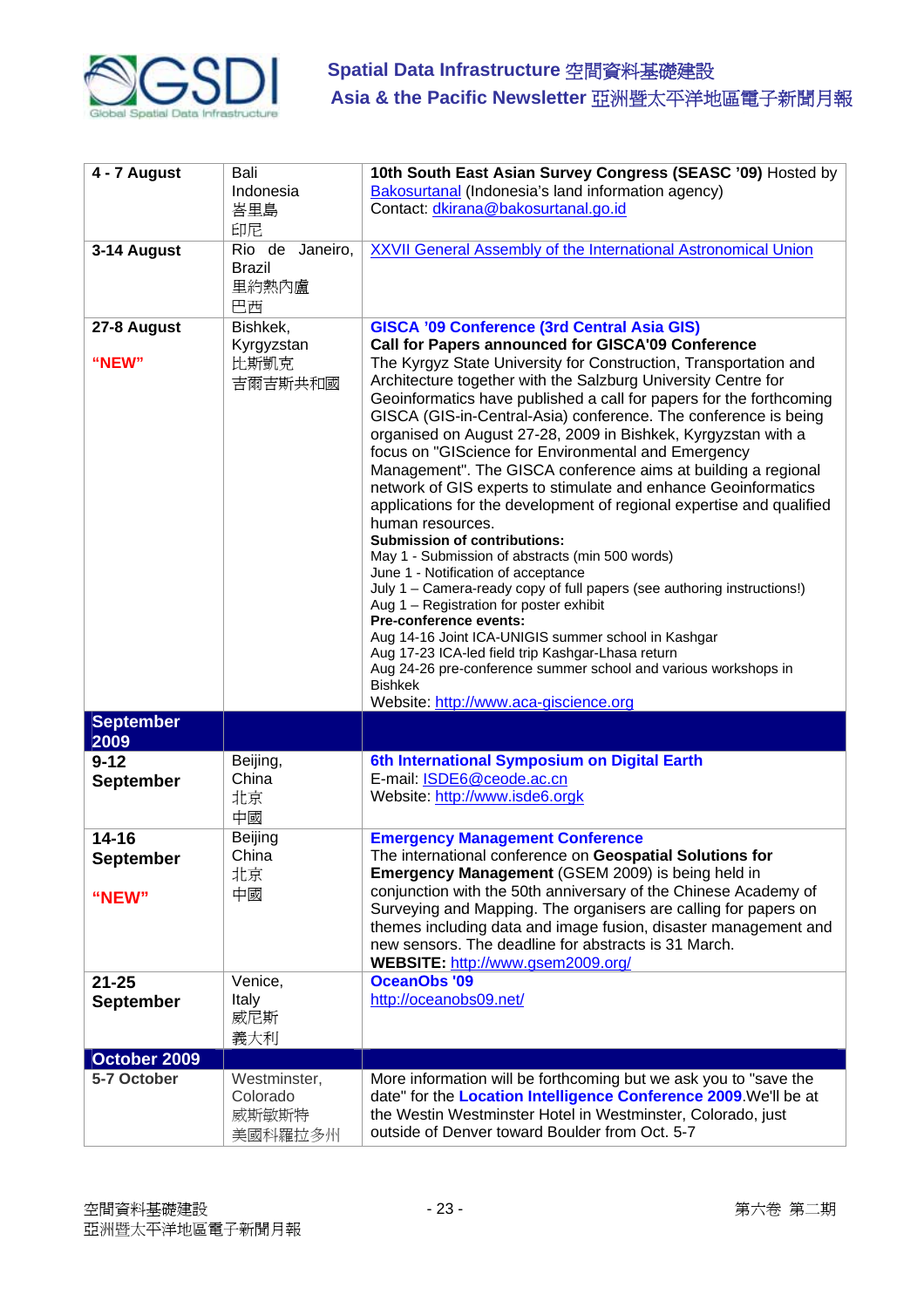

| 19-22 October<br>26-29 October | Hanoi,<br>Vietnam<br>河內<br>越南<br>Kampala<br>Uganda<br>坎帕拉<br>烏干達 | <b>7th FIG Regional Conference</b><br>Conference Website: http://www.fig.net/vietnam/<br>awaiting Timeline for registration and submission of abstracts,<br>papers, and presentations<br>Electronic submission of papers by June 2009<br><b>AFRICAGIS 2009; International Conference</b><br>Theme of the conference "GEO-SPATIAL INFORMATION<br>AND SUSTAINABLE DEVELOPMENT IN AFRICA; FACING<br><b>CHALLENGES OF GLOBAL CHANGE"</b><br>http://www.africagis2009.org/                                                                                                                                                                                                                                                                                                                                                            |
|--------------------------------|------------------------------------------------------------------|----------------------------------------------------------------------------------------------------------------------------------------------------------------------------------------------------------------------------------------------------------------------------------------------------------------------------------------------------------------------------------------------------------------------------------------------------------------------------------------------------------------------------------------------------------------------------------------------------------------------------------------------------------------------------------------------------------------------------------------------------------------------------------------------------------------------------------|
| <b>November</b><br>2009        |                                                                  |                                                                                                                                                                                                                                                                                                                                                                                                                                                                                                                                                                                                                                                                                                                                                                                                                                  |
| 10-12 November<br>"NEW"        | St Petersburg,<br>Florida,<br><b>USA</b><br>聖彼德堡<br>佛羅里達州<br>美國  | <b>Fifth National GIS in Transit Conference</b><br>This biennial conference will focus on the growing role of GIS in<br>supporting planning, service delivery, and decision making in public<br>transit.<br>The Programme Committee will organise an educational<br>programme based upon the abstracts submitted through the Call for<br>Participation. All abstract submissions, received by February 27,<br>2009, will be reviewed and considered for this conference. The<br>Program Committee encourages abstract submissions in one or<br>more of these four general categories - Applications, Tools, Data,<br>and Management & Policy.<br>Website: http://www.urisa.org/gis_transit                                                                                                                                       |
| 15-22 November                 | Santiago,<br>Chile<br>聖地牙哥<br>智利                                 | <b>XXIV International Cartographic Conference</b><br>First call for papers:<br>http://www.icc2009.cl/pdf/First Call for Paper ICC2009.pdf<br>Deadline for Abstracts: 16 January, 2009                                                                                                                                                                                                                                                                                                                                                                                                                                                                                                                                                                                                                                            |
| 17-20 November                 | Denver,<br><b>USA</b><br>丹佛<br>美國                                | 7th William T. Pecora Memorial Remote Sensing Symposium<br>E-mail: asprs@asprs.org<br>Website: www.asprs.org/pecora17                                                                                                                                                                                                                                                                                                                                                                                                                                                                                                                                                                                                                                                                                                            |
| 30 November -<br>2 December    | Sydney,<br>Australia<br>(Univ NSW)<br>雪梨<br>澳洲                   | <b>GeoComputation 2009</b><br><b>Call for Papers</b><br>The 10th International Conference on GeoComputation<br>URL:<br>http://www.biodiverse.unsw.edu.au/geocomputation/index.html<br>Contributors are invited to submit extended abstracts, which will be<br>reviewed for inclusion in the conference program.<br>See http://www.biodiverse.unsw.edu.au/geocomputation/index.html<br>for more information.<br>The abstracts should be sent as either Word documents or pdf files<br>to geocomputation@unsw.edu.au<br>Files larger than 1Mb should be sent as zipped archives. The<br>submission deadline is 30 June 2009. Authors will be notified of<br>acceptance/rejection in the end of August 2009.<br>Any questions regarding the submission and publication process<br>should be addressed to geocomputation@unsw.edu.au |
| <b>April 2010</b>              |                                                                  |                                                                                                                                                                                                                                                                                                                                                                                                                                                                                                                                                                                                                                                                                                                                                                                                                                  |
| <b>11-16 April</b>             | Sydney,<br>Australia<br>雪梨<br>澳洲                                 | International Federation of Surveyors (FIG) Congress 2010 Contact:<br>info@isaust.org.au.                                                                                                                                                                                                                                                                                                                                                                                                                                                                                                                                                                                                                                                                                                                                        |